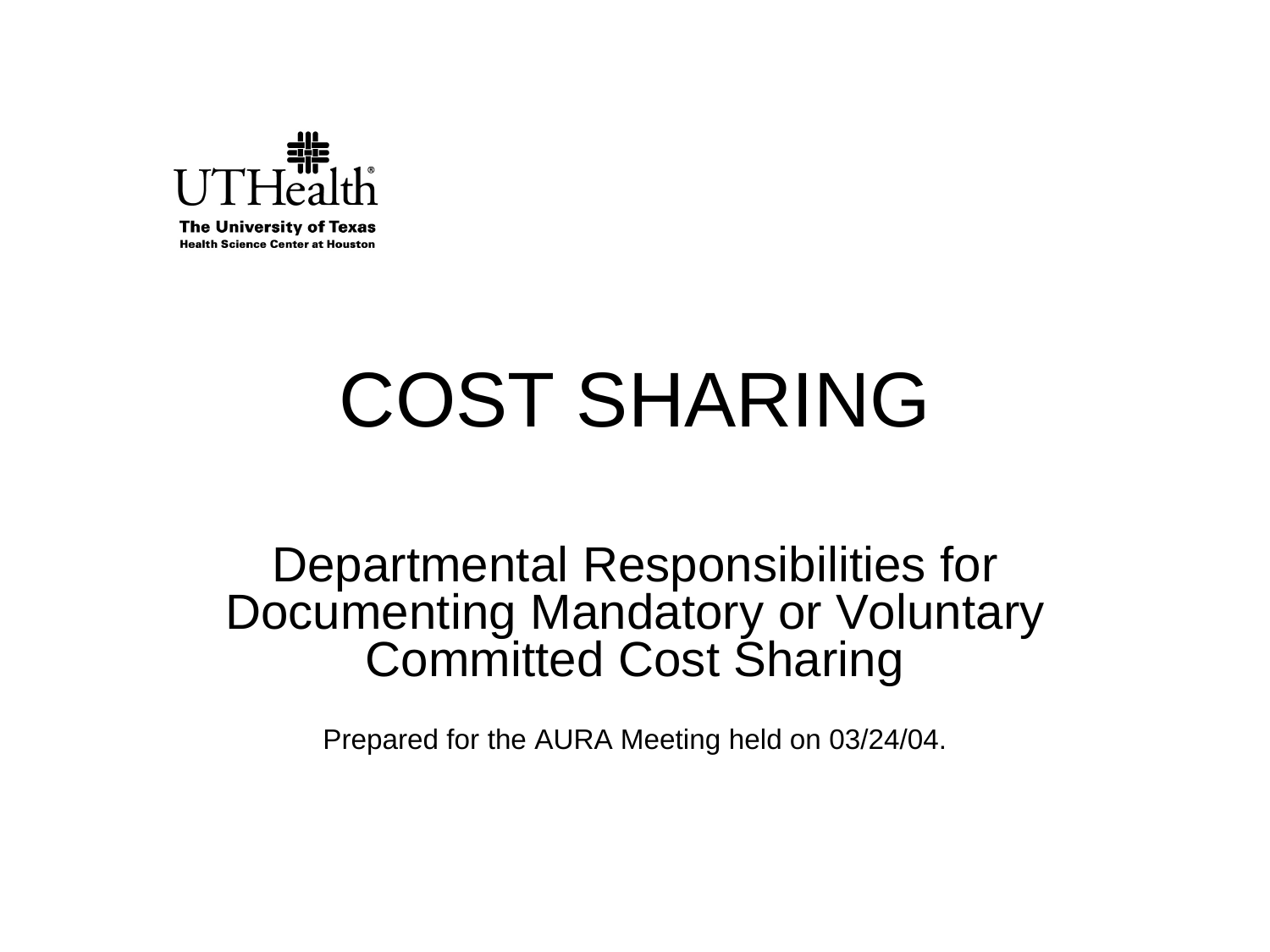# MANDATORY COST SHARING

- Definition
	- Cost Sharing that is required by the funding agency.
- Examples
	- NSF requires a minimum of 1% matching on all unsolicited proposals. The cost sharing is considered an eligibility requirement, rather than a review criterion.
	- The John A. Hartford Foundation requires a \$25,000 per year match to the \$75,000 per year it awards for geriatric nursing education.
	- There is a line item in the funding agency's budget form for the amount of the match, and this line must be filled in.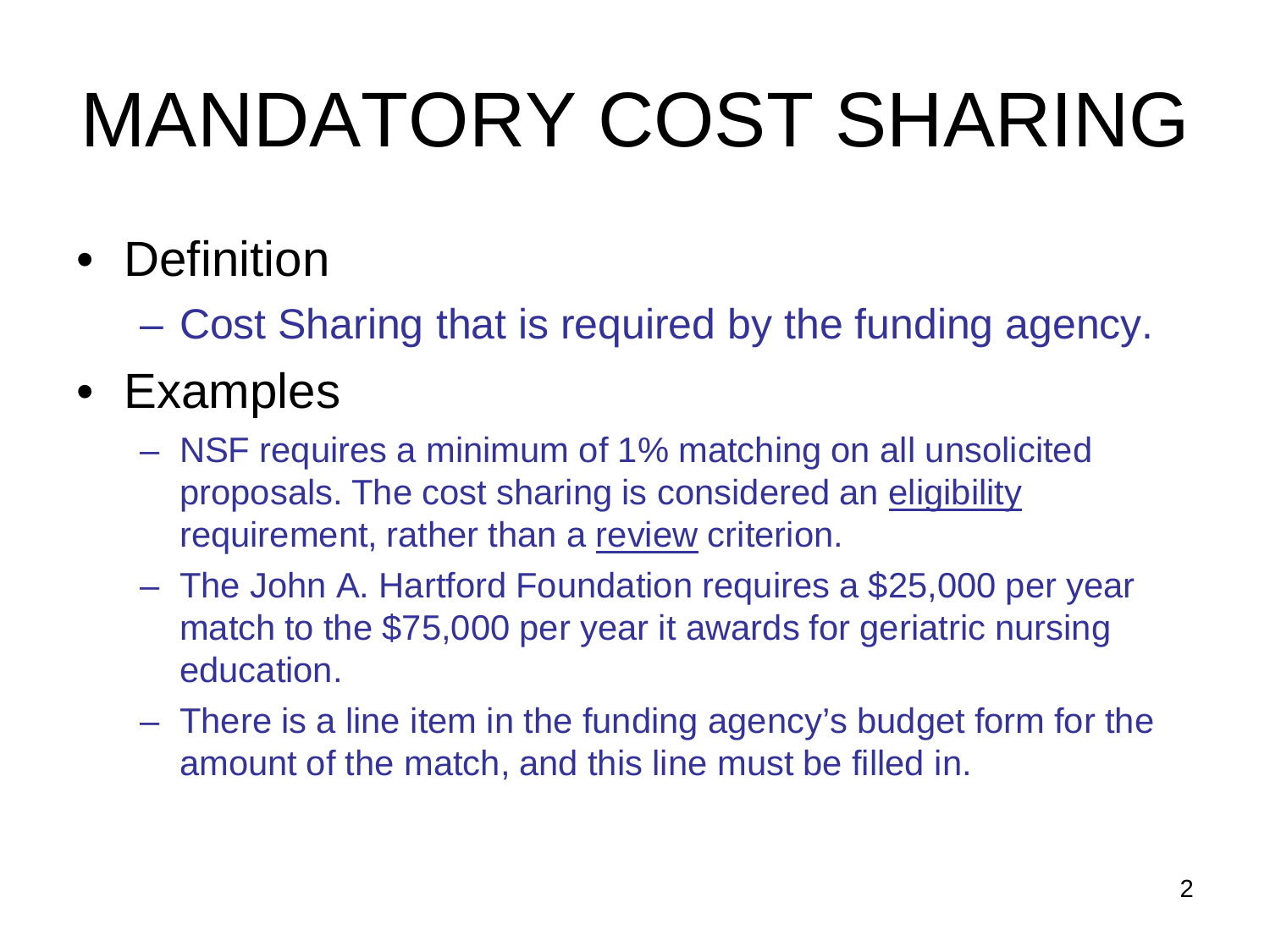### VOLUNTARY COMMITTED COST SHARING

### • Definition

– Cost sharing that is not required, but is specifically pledged in either the application budget (the line item budget or the budget narrative), or in the award documentation. This is typically a review criterion.

#### • Examples

– The Houston-Galveston Area Council provides the following guidelines regarding proposals submitted to them: "Please be aware that we will be looking for the inclusion of cash or in-kind match. Match will add value and will increase the likelihood of funding the proposal."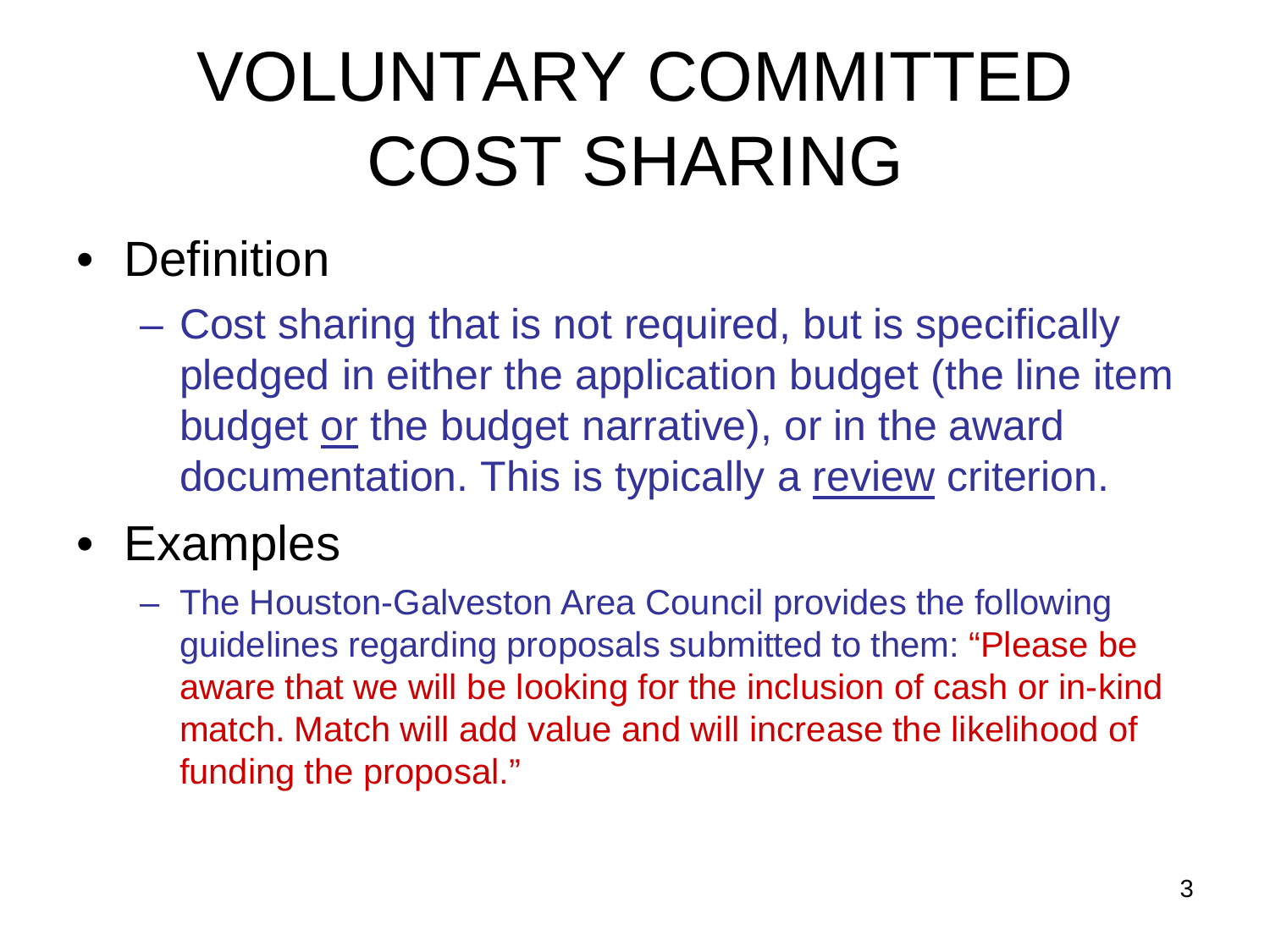## VOLUNTARY COMMITTED COST SHARING (cont.)

- Examples (cont.)
	- The line item budget developed by the PI/department included a matching amount.
		- **Cost sharing:**
			- **PI @25% effort for 12 months @ annual salary of \$75,000 = \$18,750**
	- The budget justification included a matching amount.
		- "**The Principal Investigator will spend 25% of her time on this project. Her salary will be paid with institutional funds. Thus we are providing \$18,750 in matching funds for the project."**
	- Once there is an amount of matching funds listed in *either* the line-item budget or the budget justification, then the cost sharing must be classified as "Committed" cost sharing.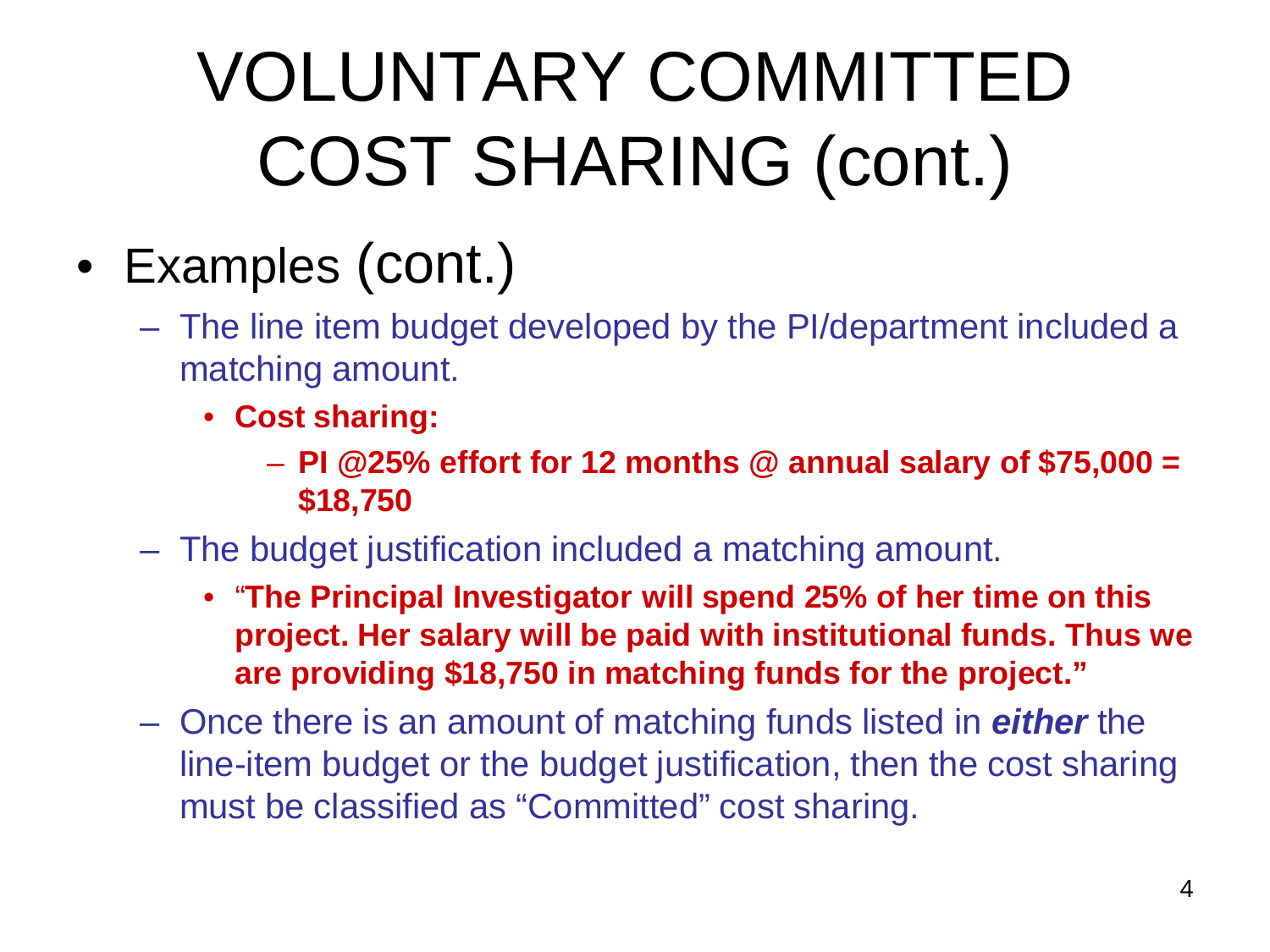## VOLUNTARY UNCOMMITTED COST SHARING

### • Definition

– Cost sharing (typically comprised of faculty effort) that is over and above that which is committed and budgeted in a sponsored agreement.

### • Examples

- This may be documented on the R&A form.
	- **The PI's effort on the project is listed on page 1 at 5%.**
	- **Item #2 of the Financial Review Section on page 2 is checked as "No" (indicating that the percent effort does not equal the percent of salary requested).**
	- **Page 4 has the following notation: "The PI's salary is fully funded from other sources. No salary support is requested from the agency to cover the effort to be provided on the project."**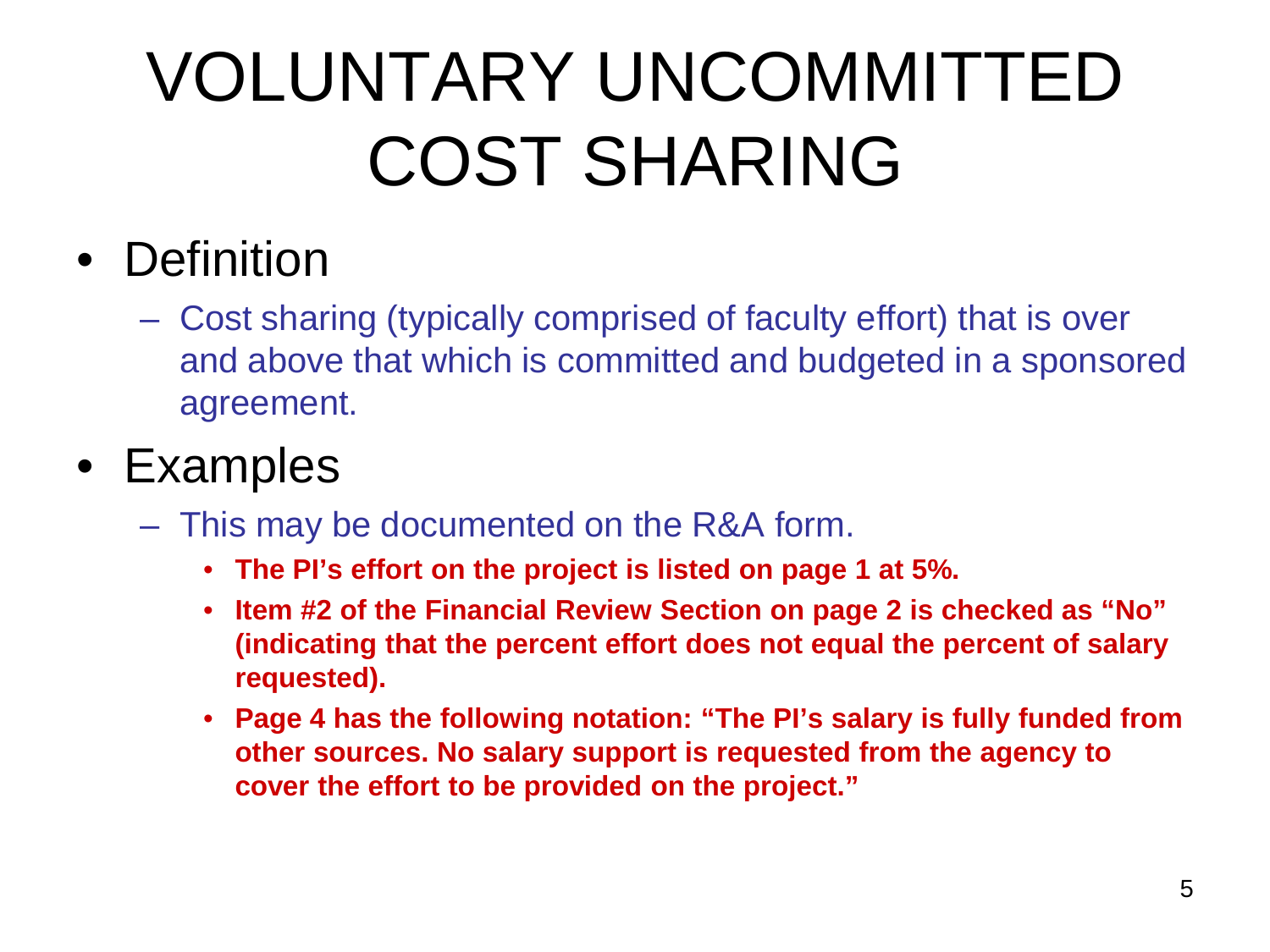### VOLUNTARY UNCOMMITTED COST SHARING (cont.)

- Examples (cont.)
	- The non-covered portion of the PI's salary that exceeds the federal salary cap is considered Voluntary Uncommitted Cost Sharing.
	- The amount of F&A/Indirect Costs that are not recovered because certain funding agencies do not allow such charges (or only allow a rate that is less than our established rate) is considered Voluntary Uncommitted Cost Sharing.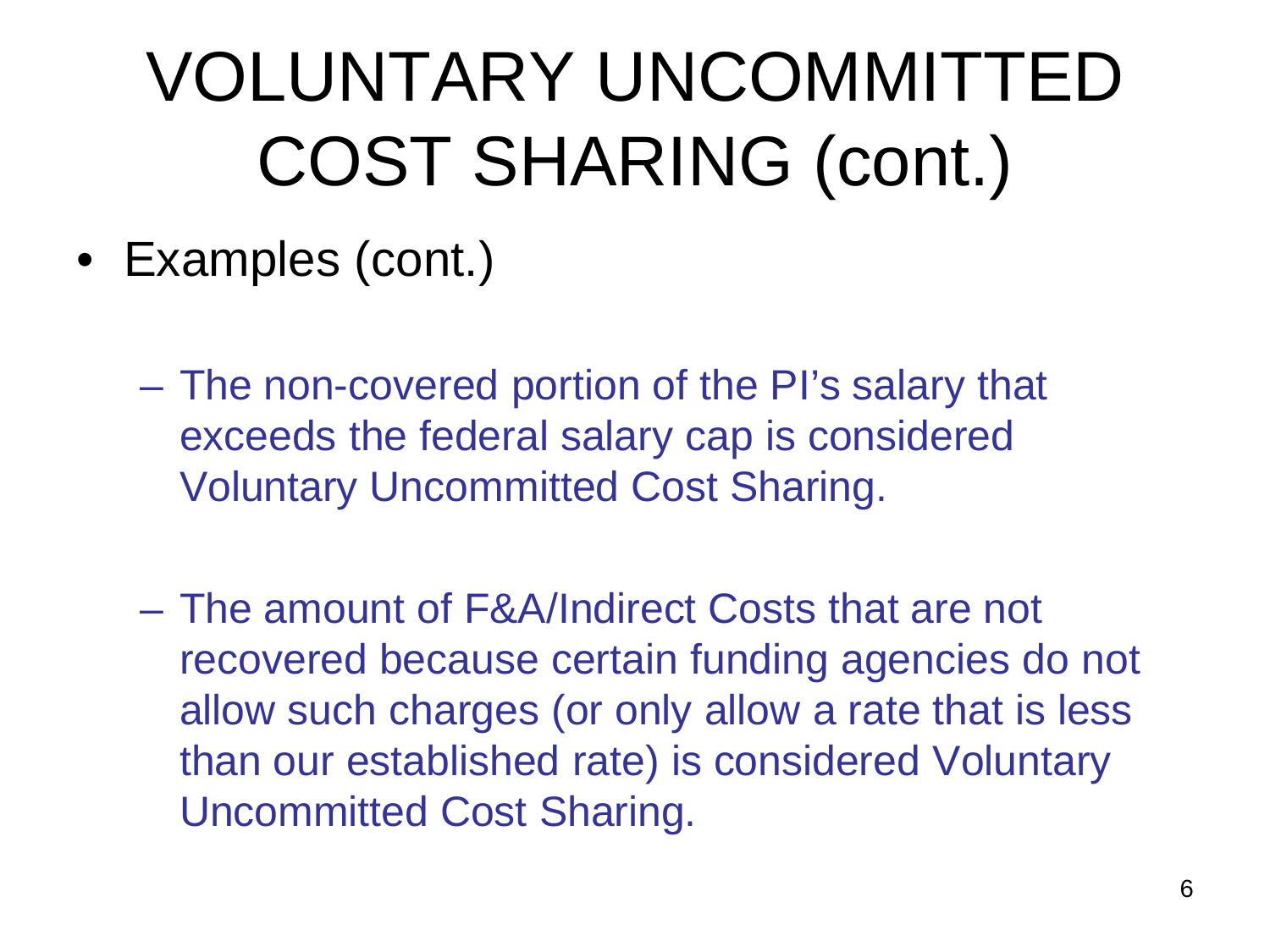### DOCUMENTATION REQUIREMENTS

- **Mandatory Cost Sharing** must have sufficient supporting documentation to satisfy an external auditor.
- **Voluntary Committed Cost Sharing** must have sufficient supporting documentation to satisfy an external auditor.
- **Voluntary Uncommitted Cost Sharing** does not require supporting documentation.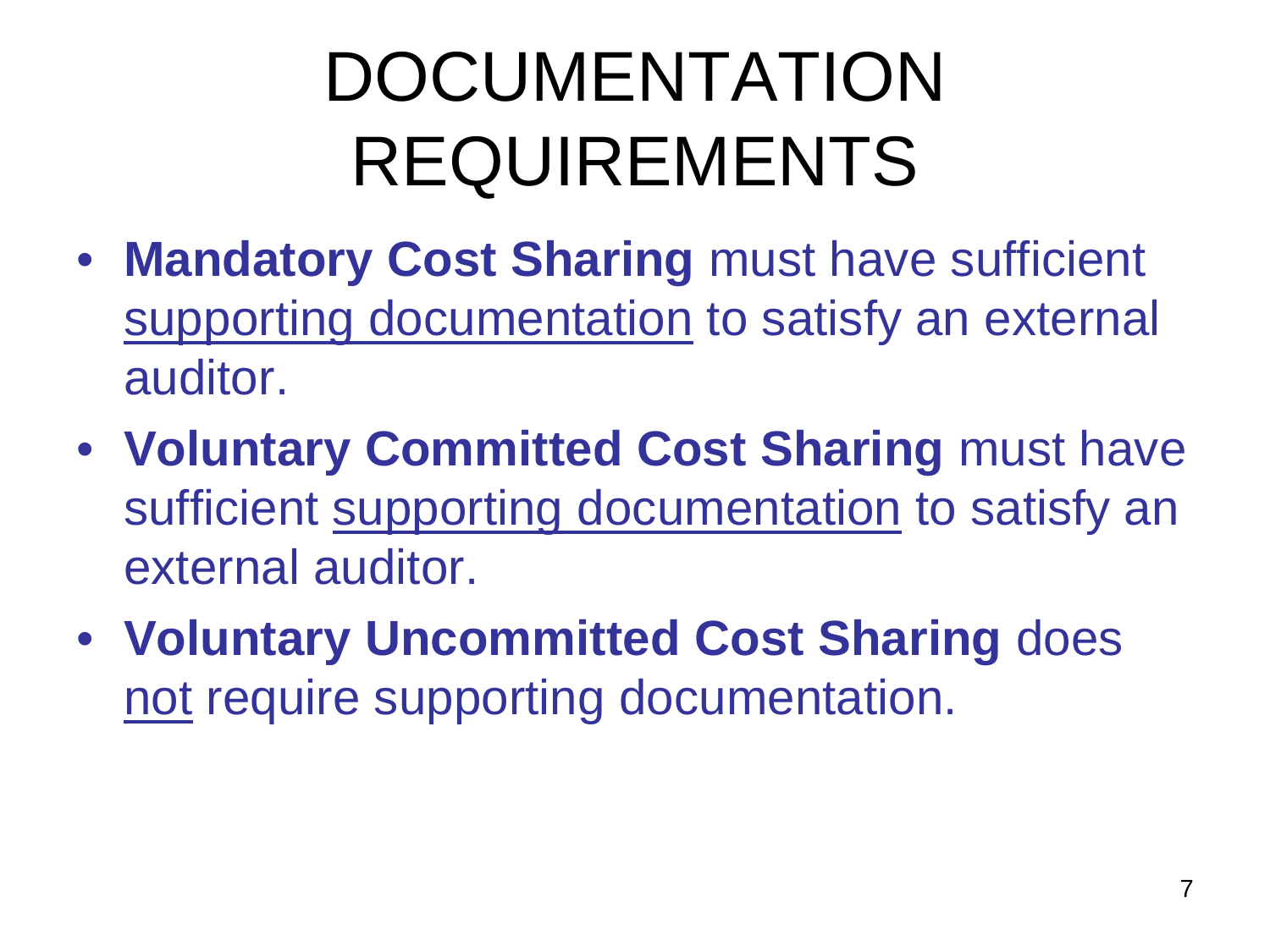### PROJECT TYPE, FUNCTION, AND PROGRAM

- Project Type
	- **R&A Form**
		- **There is a selection of check boxes in the top left hand corner of page 1.**
		- **Note: All "Clinical Studies" are considered to be a sub-group of "Research".**
- Function
	- This was the terminology in TUFIMS, and was listed as a numerical code in the ORGN table (Example: 0051).
- Program
	- This is the FMS terminology, and is listed on the Project Chartfield tab in the UTH Grants Panels, as well as in the Speed Type Table, as a numerical code with a description (Example: 15, Research – Other).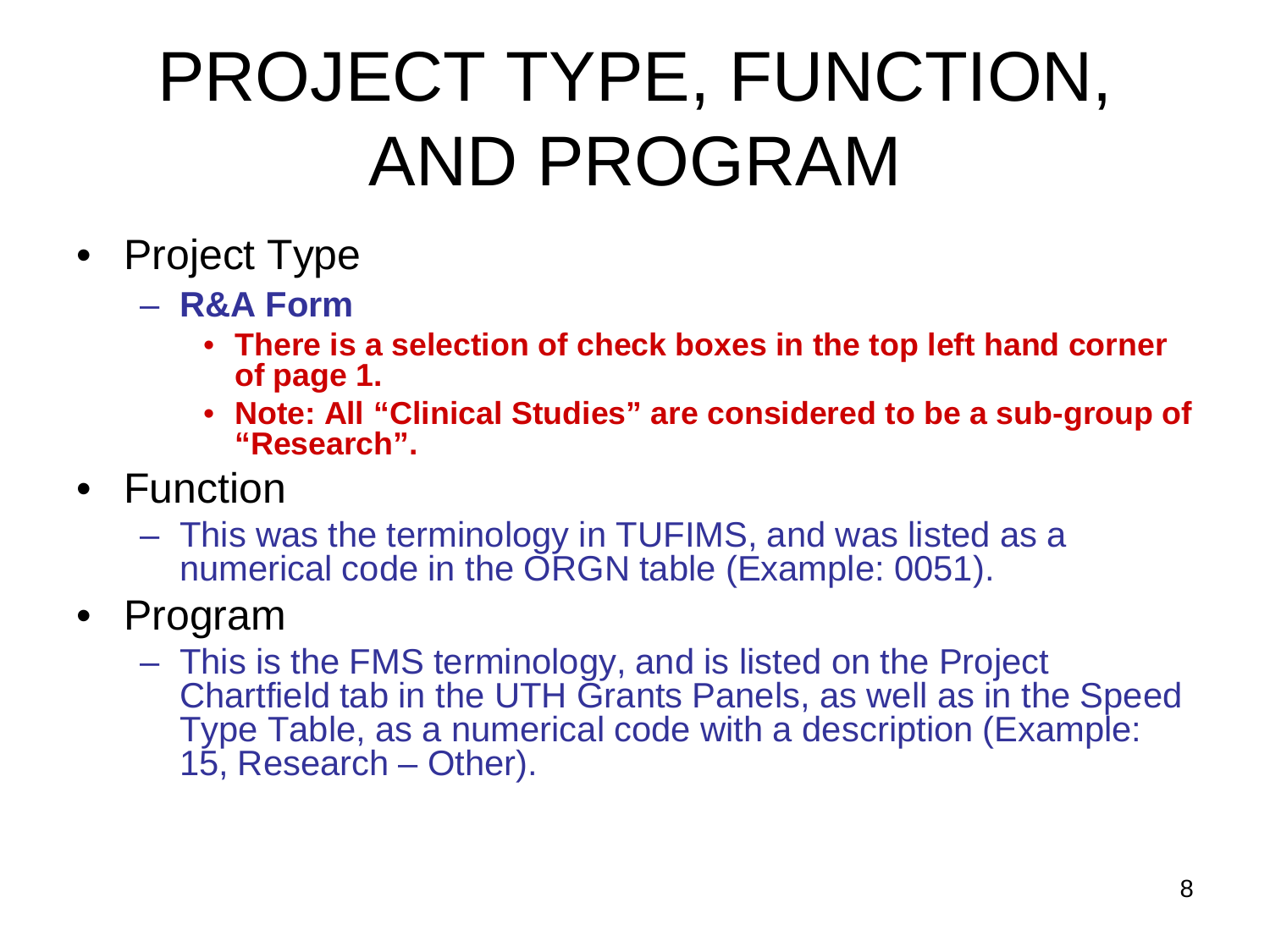PROJECT TYPE, FUNCTION, OR PROGRAM (cont.)

What difference does it make?

**Federal regulations treat** *"Research"* **activities differently than they do "Instruction", "Service", or other types of activities.**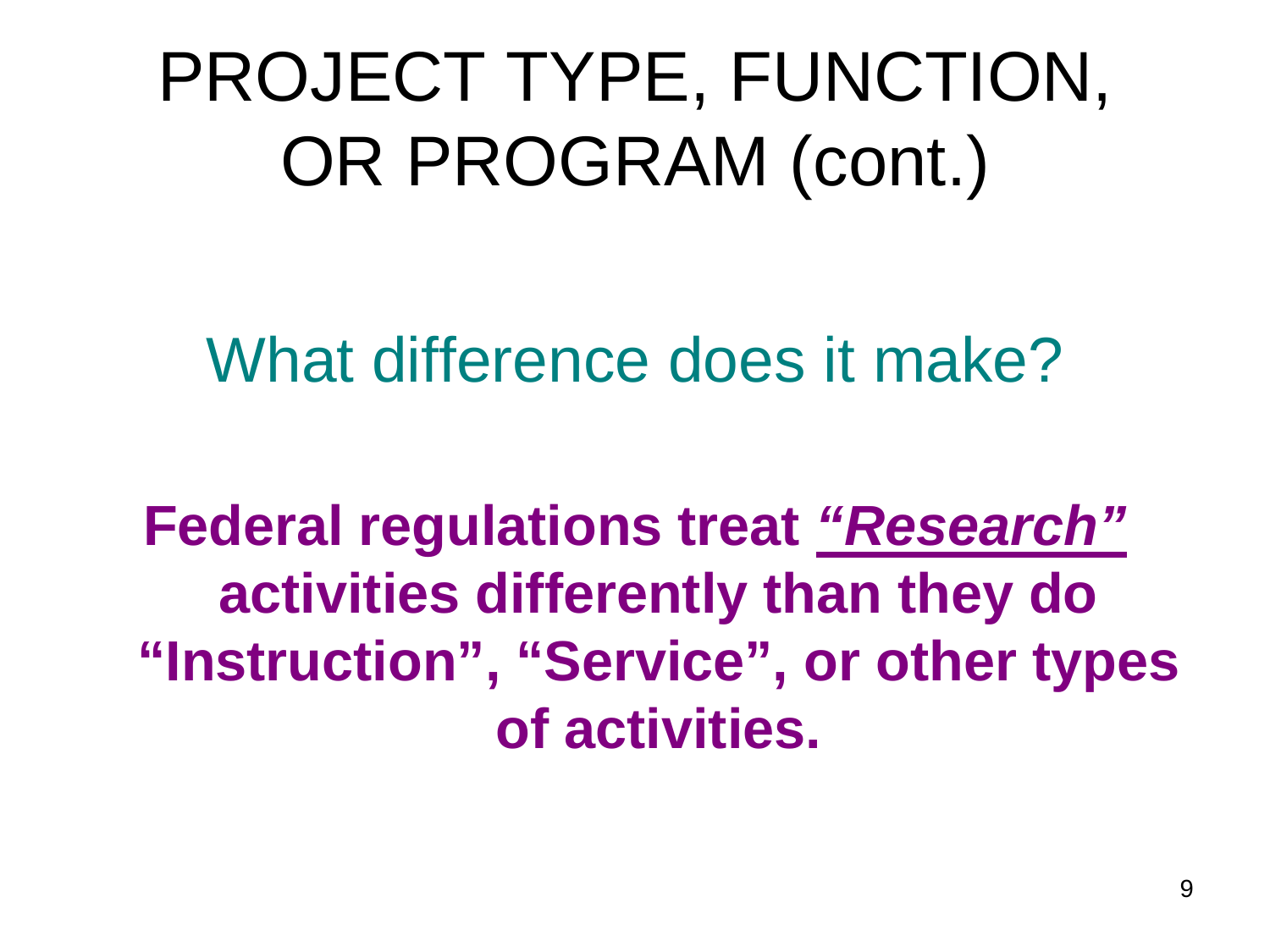# FEDERAL REGULATIONS

- **OMB Circular A-110, Subpart C, Section 23** *(for all activities)*
- **\_\_\_.23 Cost sharing or matching.**
- **(a) All contributions, including cash and third party in-kind, shall be accepted as part of the recipient's cost sharing or matching when such contributions meet all of the following criteria.**
	- **(1) Are verifiable from the recipient's records.**
	- **(2) Are not included as contributions for any other federally-assisted project or program.**
	- **(3) Are necessary and reasonable for proper and efficient accomplishment of project or program objectives.**
	- **(4) Are allowable under the applicable cost principles.**
	- **(5) Are not paid by the Federal Government under another award, except where authorized by Federal statute to be used for cost sharing or matching.**
	- **(6) Are provided for in the approved budget when required by the Federal awarding agency.**
	- **(7) Conform to other provisions of this Circular, as applicable.**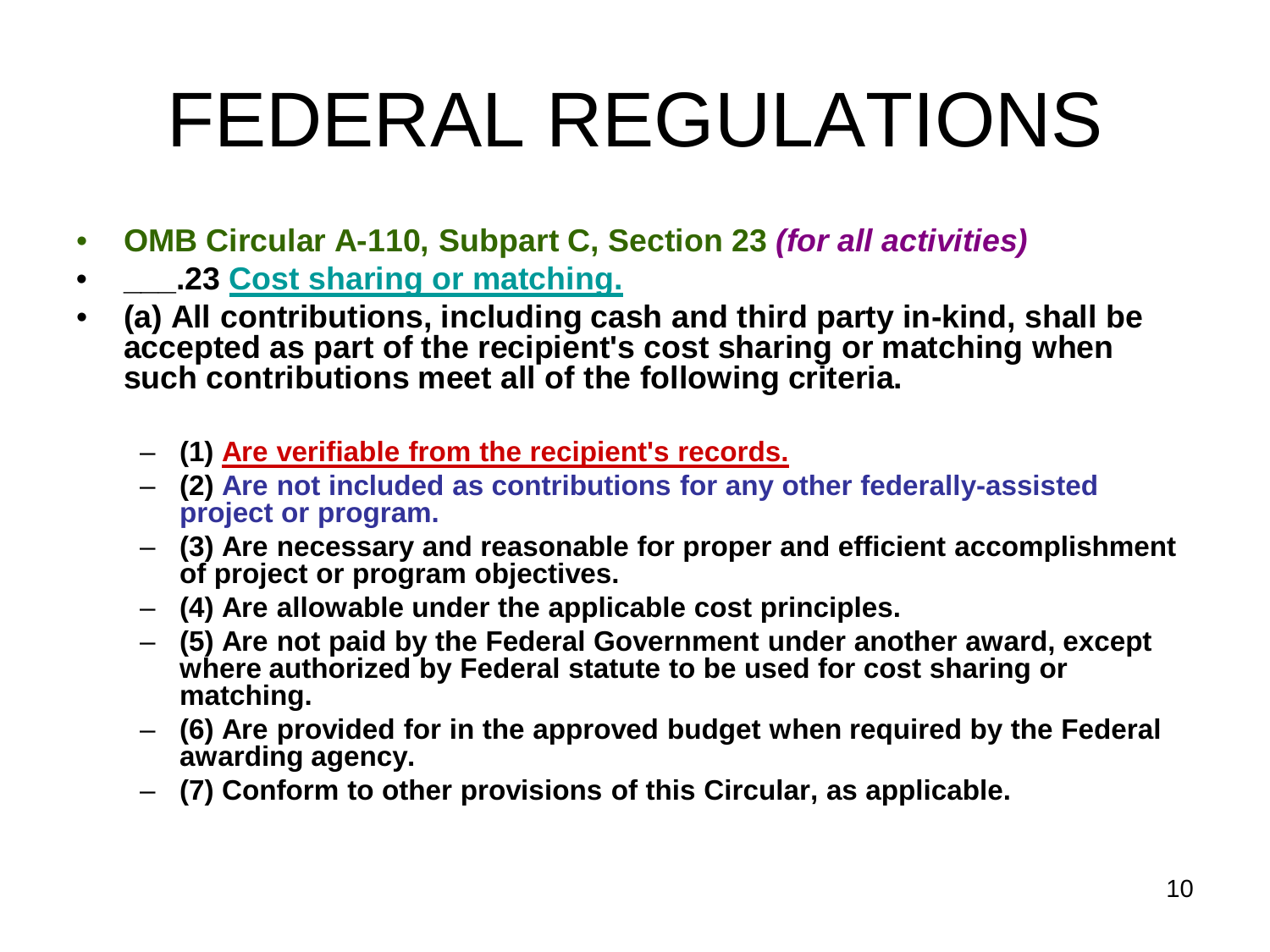# FEDERAL REGULATIONS (cont.)

#### **From OMB Clarification dated 01-05-01 (M-01-06)**

- Most faculty organized research effort is either charged directly to the sponsor, or is considered **mandatory or voluntary committed cost sharing (i.e., cost sharing specifically pledged in the proposal's budget or award)** on the part of the recipient.
- Both mandatory and voluntary committed cost sharing are consistent with the terms and conditions of a sponsored agreement and captured in the accounting system.
- Mandatory and voluntary committed cost sharing must be properly documented for cost accounting purposes.
- In addition, current Circular A-21 provisions require that, for **research projects** that are funded by both the Federal Government and a private third party (e.g., a corporation), the faculty should properly document through reporting its compensated effort, including mandatory and voluntary committed effort **in order to allocate salaries and associated F&A costs.**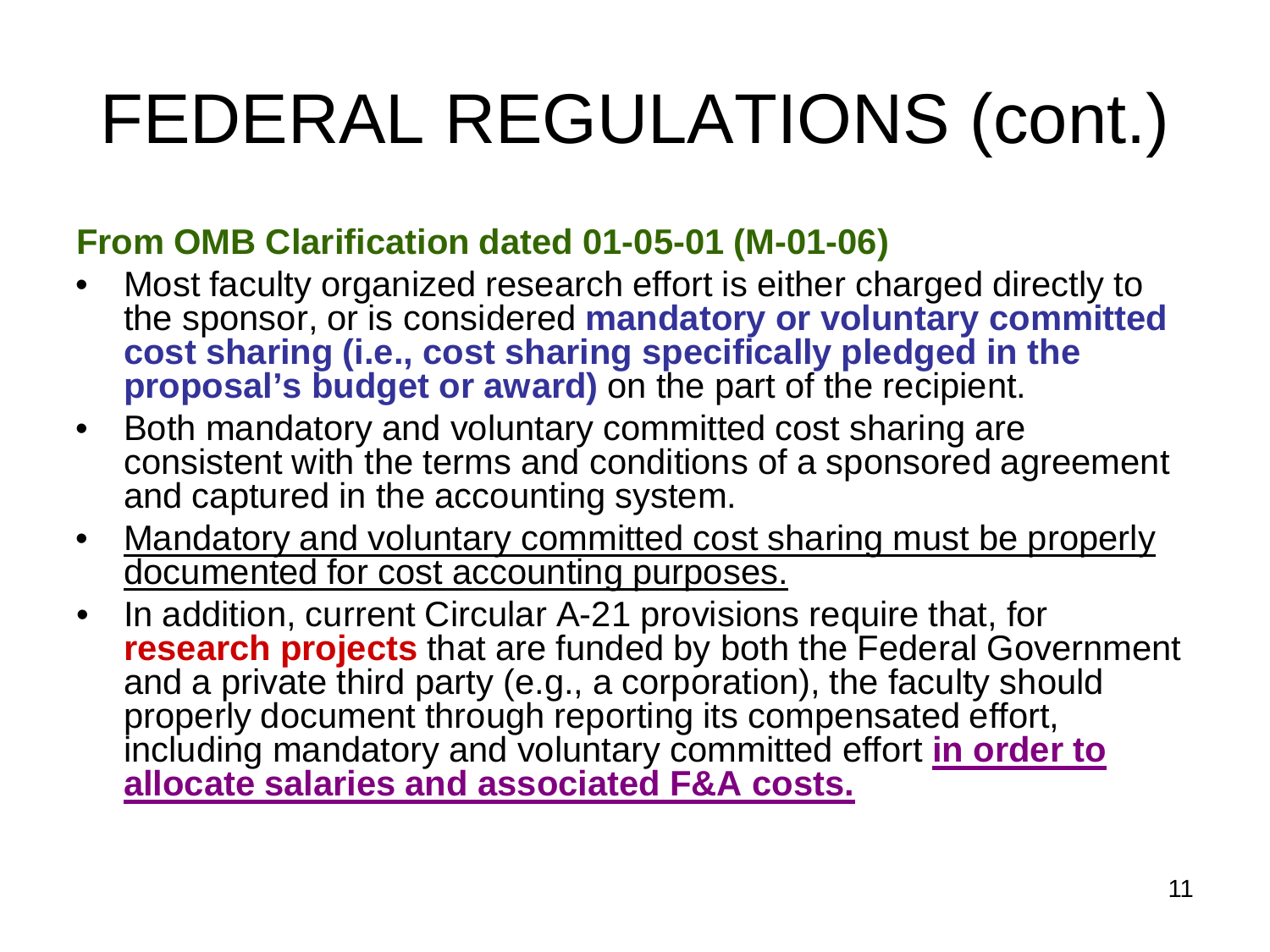## INSTITUTIONAL COST SHARING POLICY

- HOOP 11.17
	- "The university actively discourages voluntary cost sharing on the part of principal investigators…"
	- Approval process for Voluntary Committed Cost Sharing:
		- **If departmental funds are going to be used to cover the costs, the department Chair must approve the request.**
		- **If school funds are going to be used to cover the costs, the Dean must approve the request.**
		- **ALL Voluntary Committed Cost Sharing must approved by the EVP for Research.**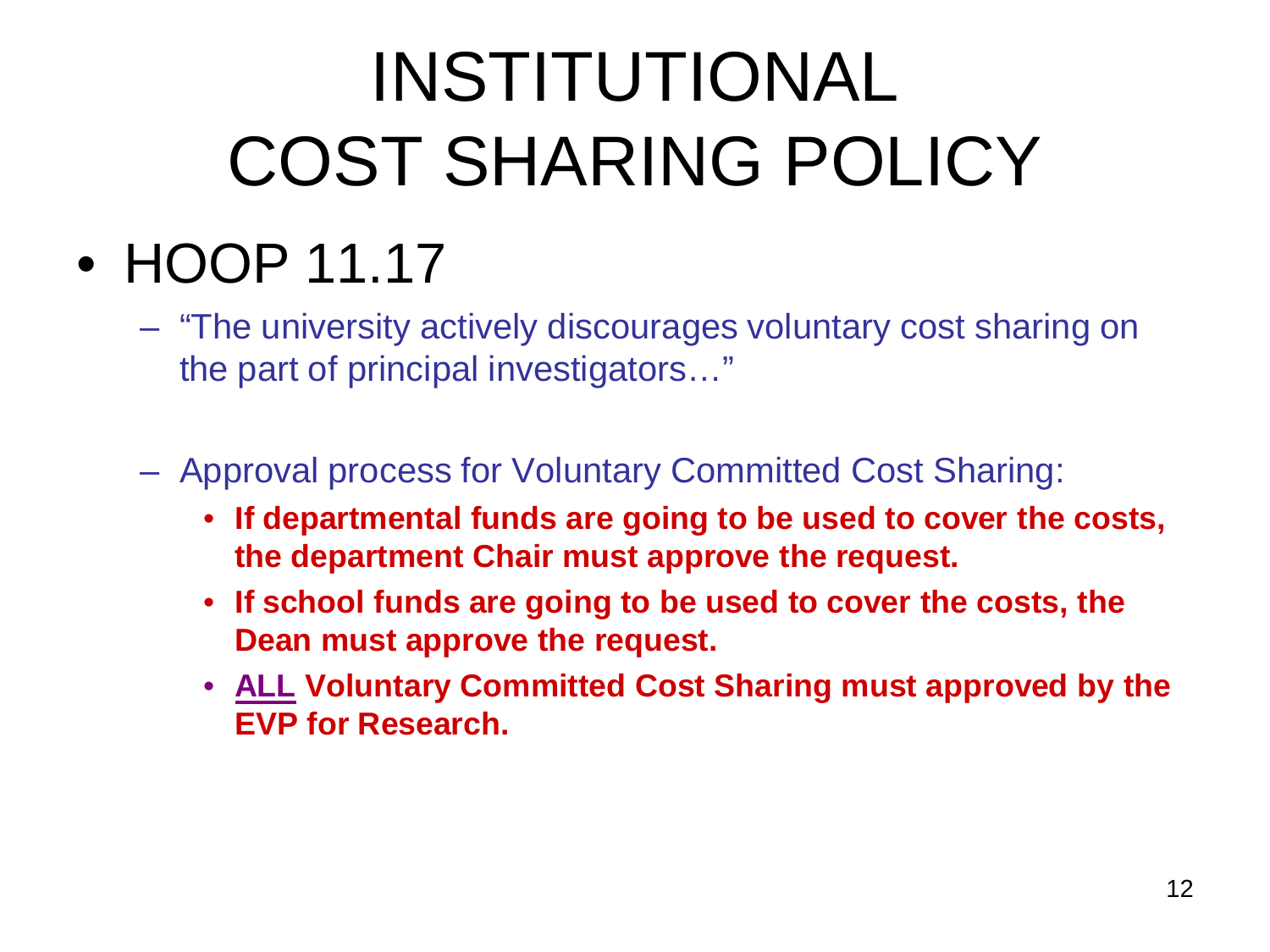# MORE TERMINOLOGY

### • "Reportable" Cost Sharing

- This is an institutional term that is used to designate the Mandatory or Voluntary Committed Cost Sharing on **research** awards only.
- "Non-reportable" Cost Sharing
	- This is an institutional term that is used to designate the Mandatory or Voluntary Committed Cost Sharing on any type of award other than a research award.

Note: These terms appear on the Grants Information page of the UTH Grants panels in FMS. The cost sharing check box on the Grants Information page will have a check mark in it for every project that has Mandatory or Voluntary Committed Cost Sharing.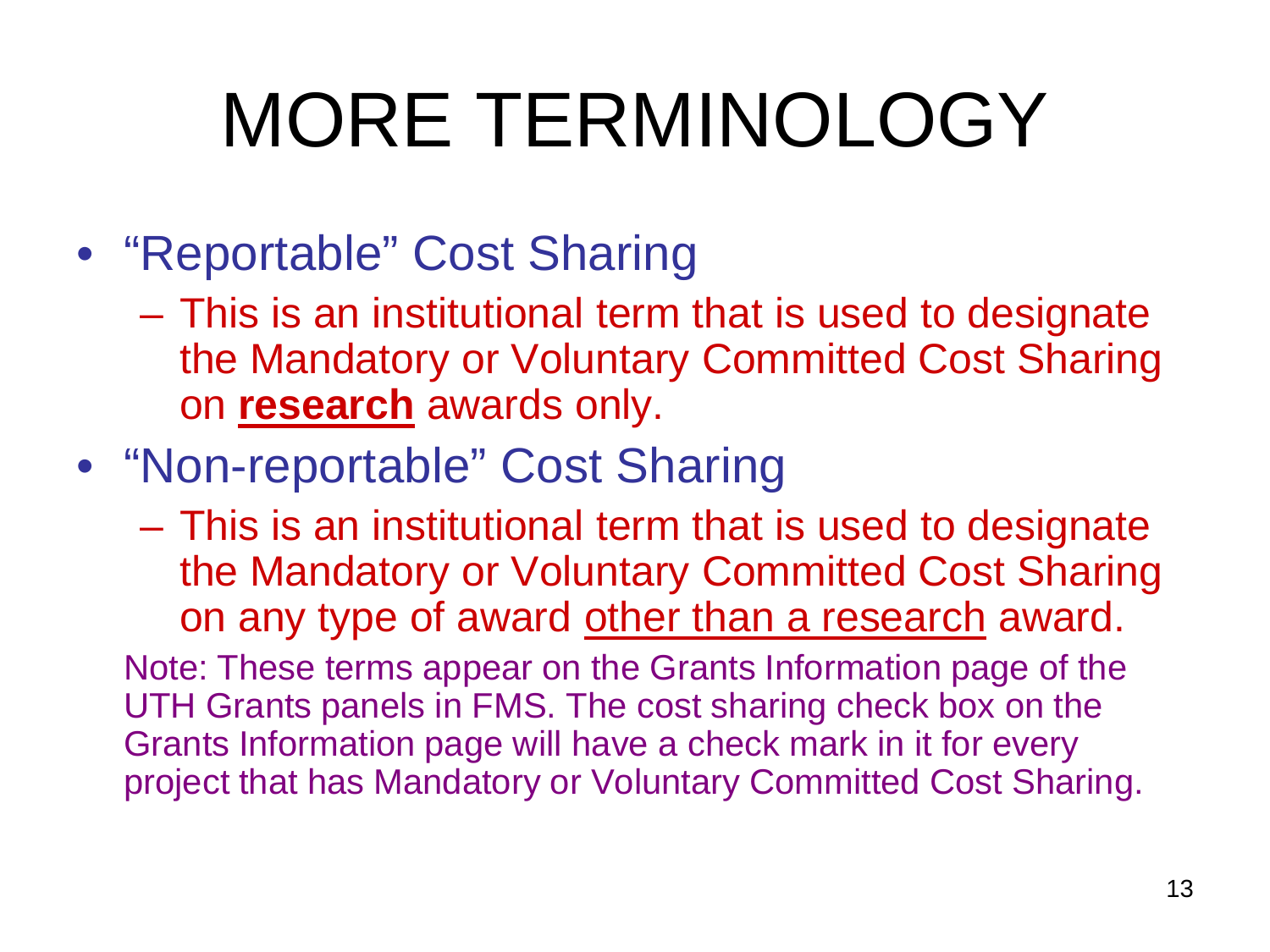#### UTH GRANTS PANELS

| <b>4 UT Grant Project Detail - Microsoft Internet Explorer</b><br>×                                                                                                               | l⊡   >           |  |  |  |  |  |  |  |
|-----------------------------------------------------------------------------------------------------------------------------------------------------------------------------------|------------------|--|--|--|--|--|--|--|
| Favorites Tools Help<br>File<br>Edit<br><b>View</b>                                                                                                                               |                  |  |  |  |  |  |  |  |
| <b>x</b> 2 4 O Search <b>x</b> Favorites <sup>a</sup> Media <sup>2</sup> 2 3 3<br>$\Box$ $\heartsuit$ $3$<br>Back +                                                               |                  |  |  |  |  |  |  |  |
| http://storm.hsc.uth.tmc.edu:8080/psp/fprd/EMPLOYEE/ERP/c/UT_FS_CUSTOM_MENU.UT_PROJ_GRANT.GBL?Folder=MYFAVORITES<br>$\checkmark$<br>Address                                       | $\Rightarrow$ Go |  |  |  |  |  |  |  |
| Links @ HOOP @ Lite Pages @ Outlook Project @ PeopleSoft @ RFS @ RightFax @ TMS @ UT White Pages @ UTHSC @ Web Mail                                                               |                  |  |  |  |  |  |  |  |
| Loading                                                                                                                                                                           |                  |  |  |  |  |  |  |  |
|                                                                                                                                                                                   |                  |  |  |  |  |  |  |  |
| PeopleSoft.                                                                                                                                                                       |                  |  |  |  |  |  |  |  |
| Worklist<br>Home<br>Add to Favorites                                                                                                                                              | Sign out         |  |  |  |  |  |  |  |
| Menu                                                                                                                                                                              |                  |  |  |  |  |  |  |  |
| $\nabla$ My Favorites<br>New Window<br>All Payments                                                                                                                               | Help             |  |  |  |  |  |  |  |
| <b>Budget Definitions</b><br>$\blacktriangleright$<br>Project<br>Grants Information<br><b>Project Chartfield</b><br><b>Grant Assurances</b><br><b>Project Agency</b><br>Endowment |                  |  |  |  |  |  |  |  |
| <b>Budget Details</b><br><b>Budgets Overview</b>                                                                                                                                  |                  |  |  |  |  |  |  |  |
| <b>UT Grant Information</b><br><b>ChartField Values</b>                                                                                                                           |                  |  |  |  |  |  |  |  |
| Fund-Area-Org Crosswalk<br>SetID:<br>UTH                                                                                                                                          |                  |  |  |  |  |  |  |  |
| Ledger<br>SpeedChart                                                                                                                                                              |                  |  |  |  |  |  |  |  |
| Project:<br><b>Attributes</b><br>- SpeedTypes                                                                                                                                     |                  |  |  |  |  |  |  |  |
| - UT Grant Project Detail                                                                                                                                                         |                  |  |  |  |  |  |  |  |
| *Principal Inves<br><b>Edit Favorites</b>                                                                                                                                         |                  |  |  |  |  |  |  |  |
| D UTH Grants<br>$\alpha$<br>Fellow:<br>Manager Self-Service                                                                                                                       |                  |  |  |  |  |  |  |  |
| Customers                                                                                                                                                                         |                  |  |  |  |  |  |  |  |
| On Campus ↓<br><b>Project Site:</b><br><b>HUB Reporting Required</b><br>▷ Vendors                                                                                                 |                  |  |  |  |  |  |  |  |
| $\triangleright$ Purchasing<br>0.000<br>FA Rate Change<br>FA Rate:<br><b>Pre Award Spending Allowed</b>                                                                           |                  |  |  |  |  |  |  |  |
| D UTH Travel<br>DeProcurement                                                                                                                                                     |                  |  |  |  |  |  |  |  |
| $ \mathsf{CORC} \,\blacksquare\,$ C & G Receivable<br>*Cash Flow Code:<br><b>Budget Modification Allowed</b><br>$\triangleright$ Billina                                          |                  |  |  |  |  |  |  |  |
| Accounts Receivable<br>阃<br>01/30/2005<br><b>Report Due Date:</b>                                                                                                                 |                  |  |  |  |  |  |  |  |
| Accounts Payable<br>蓟<br>▶ Asset Management                                                                                                                                       |                  |  |  |  |  |  |  |  |
| Final Billing Due Date:<br>D Commitment Control<br>Note: The converted data                                                                                                       |                  |  |  |  |  |  |  |  |
| ×<br>D General Ledger<br>Profit Indicator:                                                                                                                                        |                  |  |  |  |  |  |  |  |
| D UTH Internal Services<br>needs clean-up for the cost<br>$\checkmark$<br>Non-reportable<br>$\triangledown$ Cost Sharing<br><b>Cost Share Type:</b>                               |                  |  |  |  |  |  |  |  |
| Allocations<br>Statutory Reports                                                                                                                                                  |                  |  |  |  |  |  |  |  |
| share type.<br><b>Misc Reference Number:</b><br>Set Up Financials/Supply                                                                                                          |                  |  |  |  |  |  |  |  |
| Chain<br>$\ddotmark$<br>Not Applicable<br>Eligible for Interest:                                                                                                                  |                  |  |  |  |  |  |  |  |
| D Define Integration Rules<br><b>FDM</b>                                                                                                                                          |                  |  |  |  |  |  |  |  |
| <b>Done</b><br><b>D</b> Internet                                                                                                                                                  |                  |  |  |  |  |  |  |  |
| <b>A</b> start<br>$C \subset \mathbb{Z}$ in $\mathbb{Z}$<br>9.333品評 V 2 5:57 PM<br>$\boxed{\odot}$ Inbox - Mic<br>图 fms_full_q<br>Personal D<br>UT Grant P<br>B Microsoft P       |                  |  |  |  |  |  |  |  |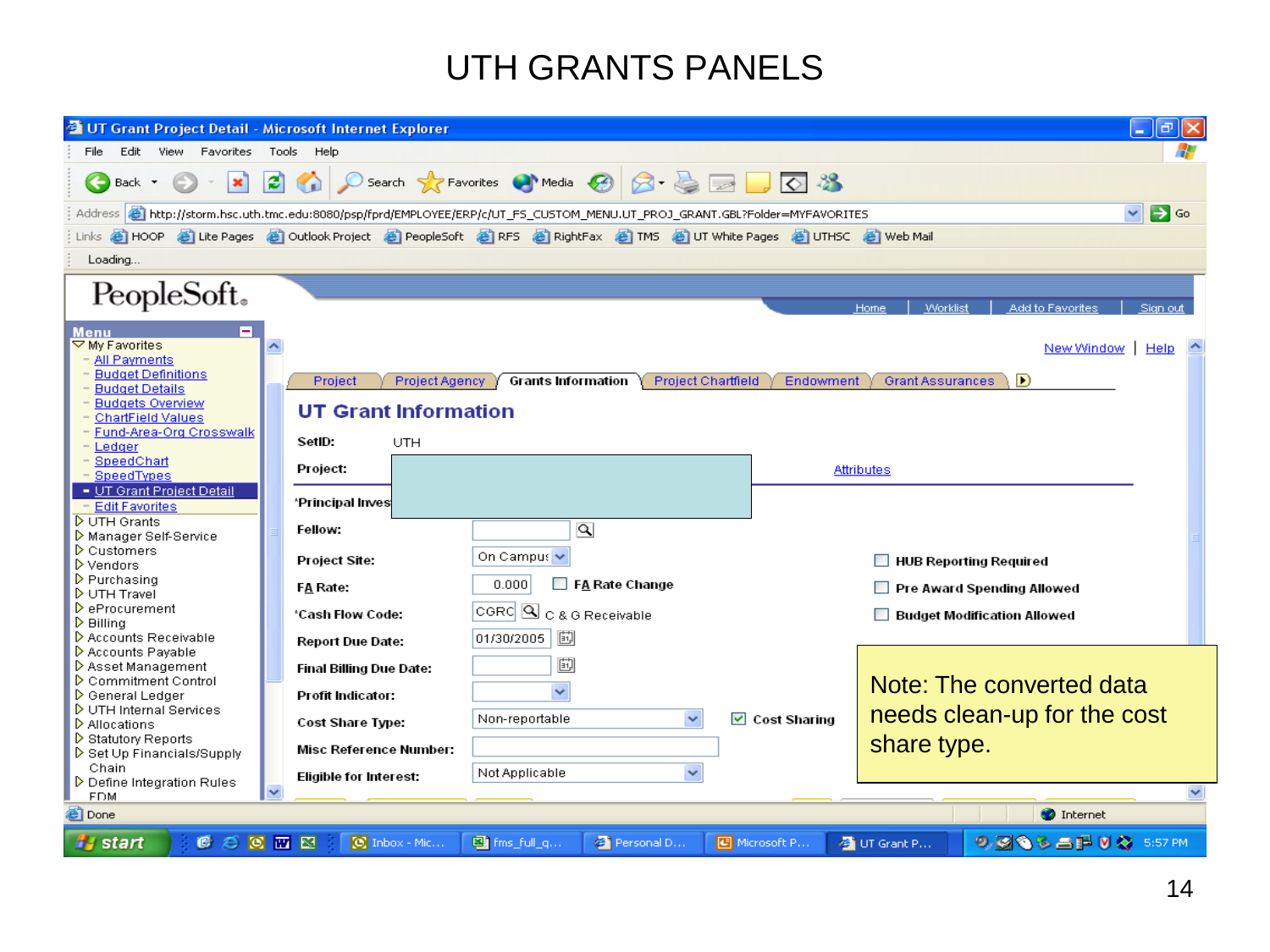### EFFORT REPORTING SCENARIO

#### **Example:**

- Both the line item budget and the budget narrative that were submitted with the grant application for Project ABC indicated that the PI was going to commit 25% effort to the project. However, the grant was only supposed to pay 10% of the PI's salary, with the remaining 15% related to the project being supported with state funds.
- Both the line item budget and the budget narrative that were submitted with the grant application for Project XYZ indicated that the PI was going to commit 10% effort to the project. However, the grant was not supposed to pay any of the PI's salary.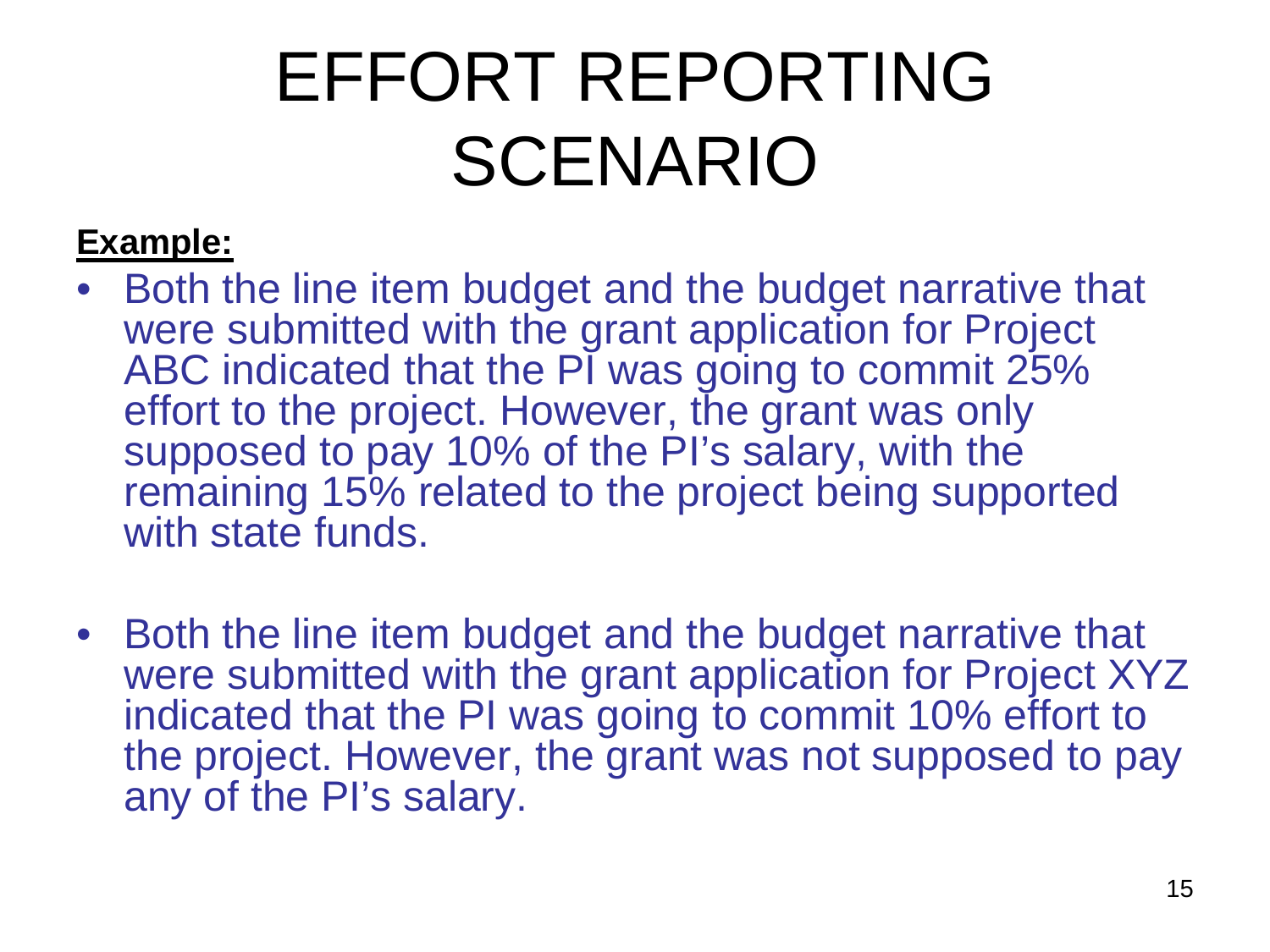### EFFORT REPORTING SCENARIO (cont.)

• The PI's funding distribution on the PA is 10% on Project ABC (with 25% effort), 20% on a gift account (with 20% effort), and 70% on state funds (with 55% effort). Project XYZ is not included in the PA because that project is not paying for any of the PI's salary. Therefore, the effort report that is generated by the system will reflect as follows:

| <b>Account</b>      | <b>FTE/PAY</b> | <b>FTE Effort</b> |
|---------------------|----------------|-------------------|
| <b>Project ABC</b>  | 10%            | 25%               |
| <b>Gift account</b> | 20%            | 20%               |
| <b>State Funds</b>  | 70%            | 55%               |
| <b>Totals</b>       | $100\%$        | 100%              |

• (Project XYZ will not be reflected on the effort report that is generated by the system, because it has 0% salary distribution.)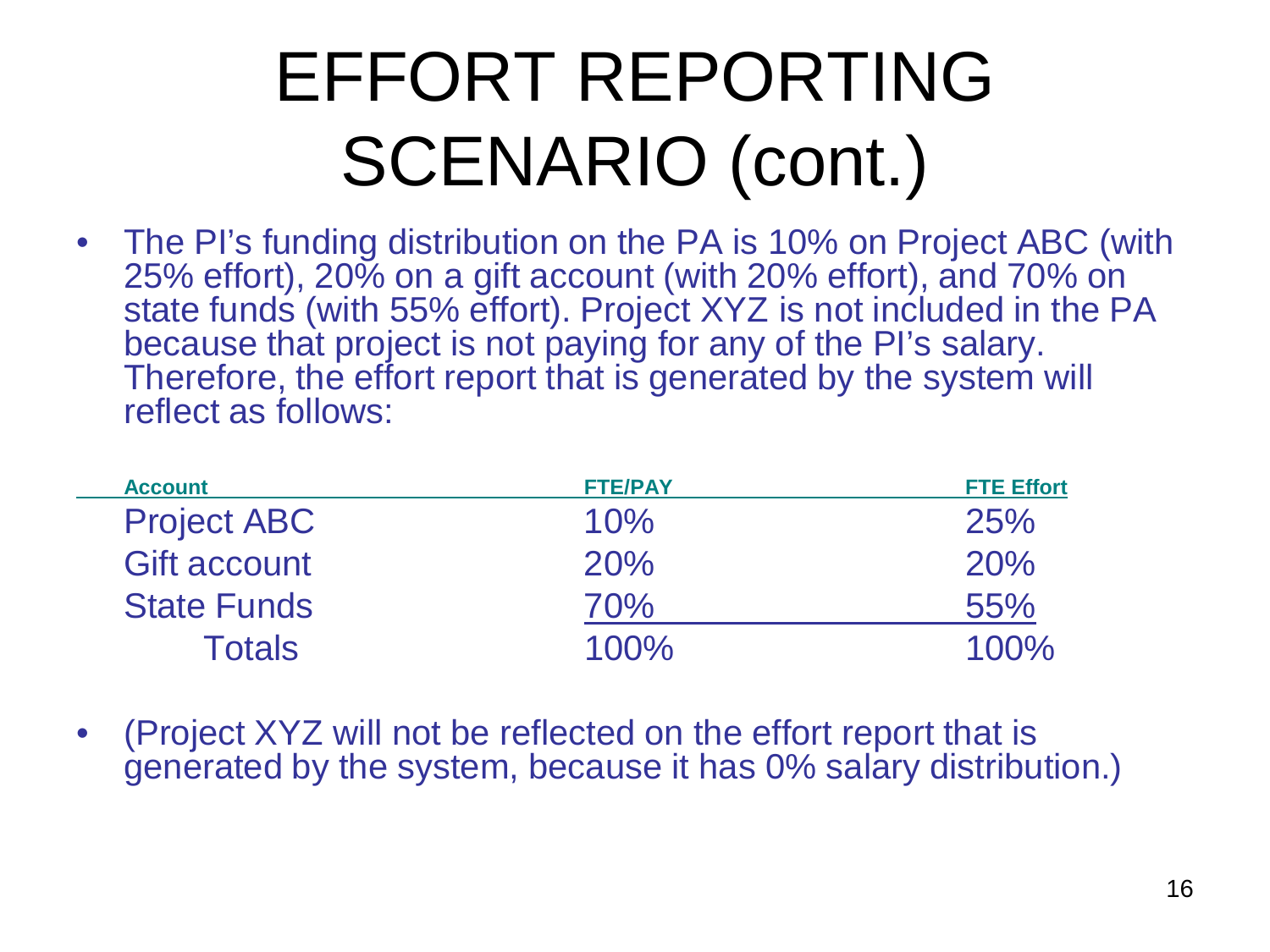### EFFORT REPORTING SCENARIO (cont.)

- The effort report **must** have notation added to identify the Voluntary Committed Cost Sharing. Suggested notation is listed below:
	- The 25% effort on Project ABC was supported by 10% salary distribution from the project, and 15% Voluntary Committed Cost Sharing supported by state funding.
	- The 55% effort supported by state funds includes 10% Voluntary Committed Cost Sharing for Project XYZ.
- It is not sufficient for the effort report **just** to reflect that there was 15% more effort given to Project ABC than was monetarily supported by that project.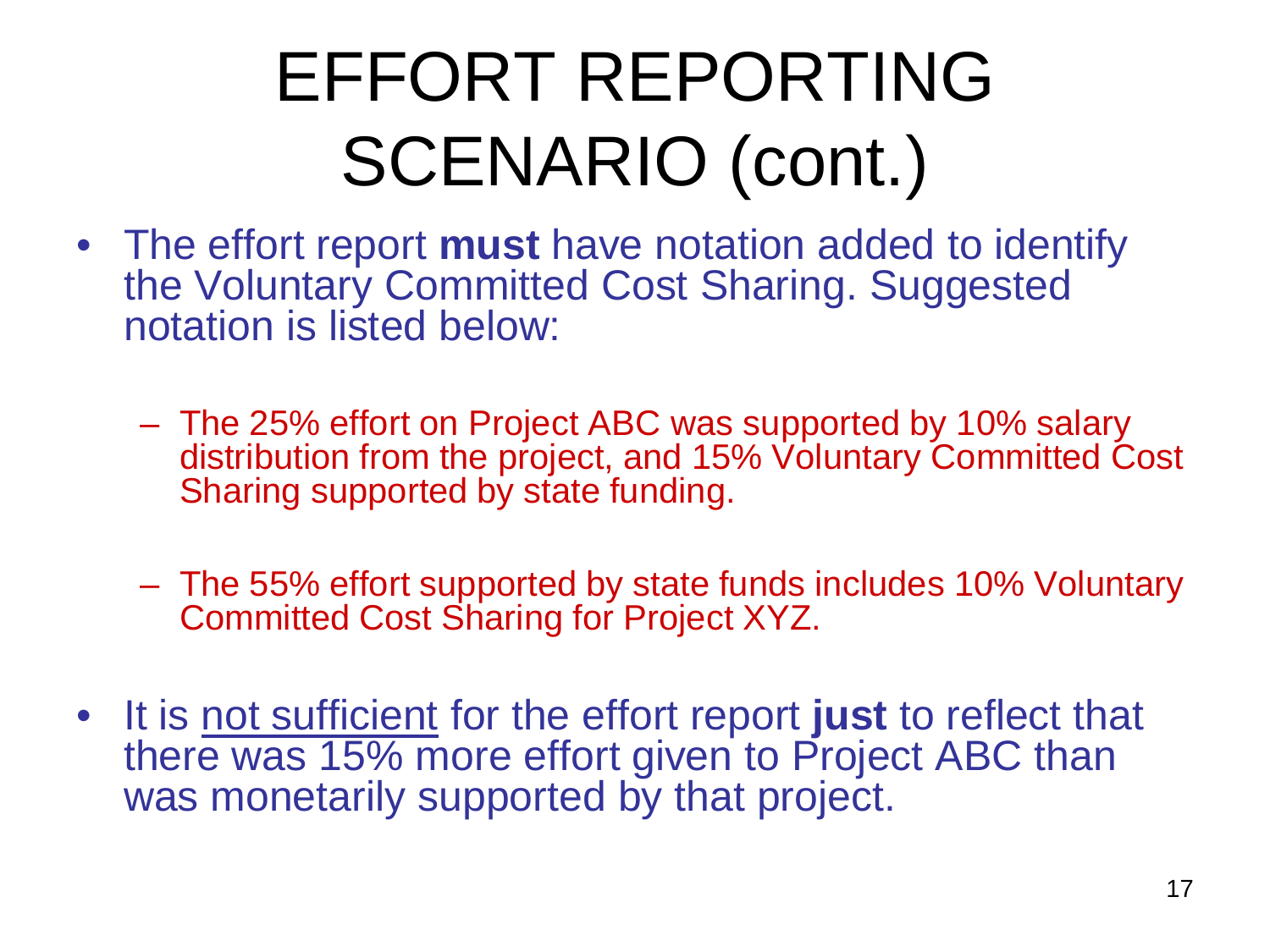#### SAMPLE EFFORT REPORT (SYSTEM GENERATED)

|                                                  | 2 http://dozer.uth.tmc.edu:7001/servlets/psreports/hprd/32214/upay26f_143850.PDF - Microsoft Internet Explorer                                                                                                                                                                                                                                                                                                                                                                                                                                                                                                                                                                                                 |                                                                                                                                                                                                 |                                                                           |                                                                                         |                                                                             |                                    |                                                      |                                                                                                                             |                                                                                       |                         | o                |
|--------------------------------------------------|----------------------------------------------------------------------------------------------------------------------------------------------------------------------------------------------------------------------------------------------------------------------------------------------------------------------------------------------------------------------------------------------------------------------------------------------------------------------------------------------------------------------------------------------------------------------------------------------------------------------------------------------------------------------------------------------------------------|-------------------------------------------------------------------------------------------------------------------------------------------------------------------------------------------------|---------------------------------------------------------------------------|-----------------------------------------------------------------------------------------|-----------------------------------------------------------------------------|------------------------------------|------------------------------------------------------|-----------------------------------------------------------------------------------------------------------------------------|---------------------------------------------------------------------------------------|-------------------------|------------------|
|                                                  | File<br>Edit<br>Favorites Tools Help<br>View                                                                                                                                                                                                                                                                                                                                                                                                                                                                                                                                                                                                                                                                   |                                                                                                                                                                                                 |                                                                           |                                                                                         |                                                                             |                                    |                                                      |                                                                                                                             |                                                                                       |                         |                  |
|                                                  | $\mathbf{x}$<br>Back <b>T</b>                                                                                                                                                                                                                                                                                                                                                                                                                                                                                                                                                                                                                                                                                  | Search <b>Search</b> Favorites <b>CA</b> Media (2)                                                                                                                                              |                                                                           |                                                                                         |                                                                             | $\Box$                             | $\overline{\odot}$ $^{88}$                           |                                                                                                                             |                                                                                       |                         |                  |
|                                                  | http://dozer.uth.tmc.edu:7001/servlets/psreports/hprd/32214/upay26f_143850.PDF<br>Address                                                                                                                                                                                                                                                                                                                                                                                                                                                                                                                                                                                                                      |                                                                                                                                                                                                 |                                                                           |                                                                                         |                                                                             |                                    |                                                      |                                                                                                                             |                                                                                       |                         | $\Rightarrow$ Go |
|                                                  | Links @ HOOP @ Lite Pages @ Outlook Project @ PeopleSoft @ RFS @ RightFax @ TMS @ UT White Pages                                                                                                                                                                                                                                                                                                                                                                                                                                                                                                                                                                                                               |                                                                                                                                                                                                 |                                                                           |                                                                                         |                                                                             |                                    | @UTHSC @Web Mail                                     |                                                                                                                             |                                                                                       |                         |                  |
|                                                  | Loading                                                                                                                                                                                                                                                                                                                                                                                                                                                                                                                                                                                                                                                                                                        |                                                                                                                                                                                                 |                                                                           |                                                                                         |                                                                             |                                    |                                                      |                                                                                                                             |                                                                                       |                         |                  |
|                                                  | 电的 相高的 图图 14 4<br>日子                                                                                                                                                                                                                                                                                                                                                                                                                                                                                                                                                                                                                                                                                           | $\blacktriangleright$                                                                                                                                                                           | $\Theta$ 122%                                                             | $\cdot$ $\circ$                                                                         |                                                                             | <b>DDFEP</b>                       | W                                                    |                                                                                                                             |                                                                                       |                         |                  |
|                                                  | $ \mathcal{O}(\mathbf{Q} \cdot   \mathbf{T}_1 \cdot \mathbf{S}  )$ . $ \mathcal{O}(\mathbf{Q} \cdot \mathbf{Z} \cdot \mathbf{S}) $ . $ \mathcal{O}(\mathbf{Q} \cdot \mathbf{S}) $                                                                                                                                                                                                                                                                                                                                                                                                                                                                                                                              | 囹<br>  嬰 肋                                                                                                                                                                                      |                                                                           |                                                                                         |                                                                             |                                    |                                                      |                                                                                                                             |                                                                                       |                         |                  |
| Thumbnails Bookmarks<br>7<br>Signatures Comments | REPORT-ID: UPAY26F<br>School: Nursing<br>DEPT: 79080000<br>Nursing For Target Populations<br>EMPLOYEE:<br>ACTIVITY<br>POSITION<br>-------<br>Instruction - Other<br>Instruction - Other<br>Public Service<br>Instruction - Other<br>END OF PERIOD (EOP) DATA:<br>Provided for information only                                                                                                                                                                                                                                                                                                                                                                                                                 | THE UNIVERSITY OF TEXAS HEALTH SCIENCE CENTER AT HOUSTON<br>SIX MONTHS ENDING February 29, 2004<br>Instr in Nursing NTC<br>Instr in Nursing NTC<br>Instr in Nursing NTC<br>Instr in Nursing NTC | EFFORT REPORT BY EMPLOYEE<br>Incumbent Supervisor:<br>PAYGROUP: Fac Admin | HRMS ACCT CODE<br>$- - - - -$<br>267008<br>867008<br>767008<br>767008<br>HRMS ACCT CODE | General Instruction<br>Inc Enrollment Undergrad<br>Nurse Practitioner--Svcs | PAGE:<br>H-GAC Worksource Proposal | 13<br>RUN DATE: 03/18/04<br>REG<br>REG<br>REG<br>REG | EARN FTE/PAY & EFFORT &<br>--------<br>17.74<br>67.74<br>9.68<br>4.84<br>$- - - - - - -$<br>100.00<br>------<br>EARN<br>EOP | -------<br>17.74<br>67.74<br>9.68<br>4.84<br>$- - - - - -$<br>100.00<br>------<br>EOP |                         |                  |
|                                                  | Explanation of fields used on this report are located on the next page.<br>This report is used to comply with Office of Management and Budget Circular A-21. FTE/PAY % is calculated using the salary that was actually reported<br>and charged to each particular account code. EFFORT & represents the amount of effort that was worked on the project. These two anounts can be<br>different, but the EFFORT & must be greater than or equal to FTE/PAY & for all sponsored projects. The FTE/PAY & and the EFFORT & must always total 100%.<br>Review the distribution of FTE/PAY % and EFFORT \ for accuracy and note any discrepancies on this report and report them to your departmental administrator |                                                                                                                                                                                                 |                                                                           | ---------------                                                                         |                                                                             |                                    |                                                      | FTE/PAY & EFFORT<br>$- - - - - -$<br>D.0D                                                                                   | $- - - - - -$<br>0.00                                                                 |                         |                  |
|                                                  | for correction. Review the EOP FTE/PAY % and EOP EFFORT \ for accuracy and report any changes that need to be made to your departmental administrator.<br>The employee or supervisor must sign the report below and within 60 days after February 29, 2004 return to:                                                                                                                                                                                                                                                                                                                                                                                                                                          |                                                                                                                                                                                                 |                                                                           |                                                                                         |                                                                             |                                    |                                                      |                                                                                                                             |                                                                                       |                         |                  |
|                                                  | ∗<br>H $\leftarrow$ 13 of 24 $\rightarrow$ H $\leftarrow$ 11 x 8.5 in □ } } \ \ \ \ \                                                                                                                                                                                                                                                                                                                                                                                                                                                                                                                                                                                                                          |                                                                                                                                                                                                 |                                                                           |                                                                                         |                                                                             |                                    |                                                      |                                                                                                                             |                                                                                       |                         |                  |
|                                                  | <b>Done</b>                                                                                                                                                                                                                                                                                                                                                                                                                                                                                                                                                                                                                                                                                                    |                                                                                                                                                                                                 |                                                                           |                                                                                         |                                                                             |                                    |                                                      |                                                                                                                             |                                                                                       | <b>O</b> Internet       |                  |
|                                                  | $C \subset \mathbb{Z}$ in Eq.<br><b>H</b> start                                                                                                                                                                                                                                                                                                                                                                                                                                                                                                                                                                                                                                                                | $\boxed{\odot}$ In<br>图 fm                                                                                                                                                                      | <b>图 Pr</b>                                                               | <b>C</b> Mi…                                                                            | @10                                                                         | @ T                                | <b>W</b> M.                                          | 叠 ht                                                                                                                        |                                                                                       | <b>9.3℃3占PV☆</b> 6:47PM |                  |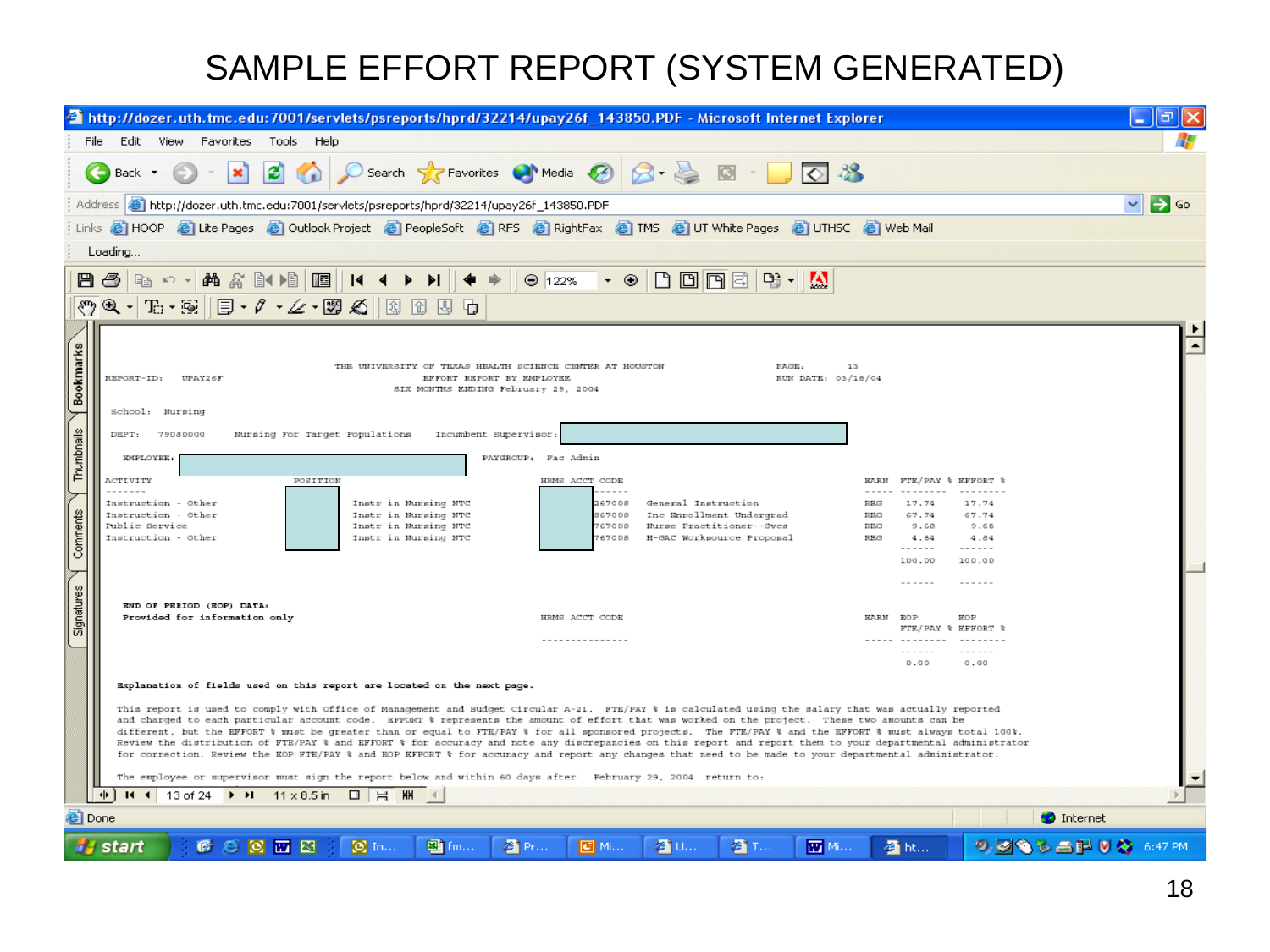### SAMPLE EFFORT REPORT (MANUALLY GENERATED)

|                                                                                                                                                                                                                                                                                                                                                                                                                                                                                                                                                                                                                                                                                                                                  | <b>THE UNIVERSITY Effort Report - Microsoft Internet Explorer</b>                                   |                                          |                  |                                                                                    |              |                                  |  |  |
|----------------------------------------------------------------------------------------------------------------------------------------------------------------------------------------------------------------------------------------------------------------------------------------------------------------------------------------------------------------------------------------------------------------------------------------------------------------------------------------------------------------------------------------------------------------------------------------------------------------------------------------------------------------------------------------------------------------------------------|-----------------------------------------------------------------------------------------------------|------------------------------------------|------------------|------------------------------------------------------------------------------------|--------------|----------------------------------|--|--|
| Favorites Tools Help<br>Edit<br>File<br>View                                                                                                                                                                                                                                                                                                                                                                                                                                                                                                                                                                                                                                                                                     |                                                                                                     |                                          |                  |                                                                                    |              |                                  |  |  |
| <b>BI</b><br>Back <b>T</b>                                                                                                                                                                                                                                                                                                                                                                                                                                                                                                                                                                                                                                                                                                       | Search <b>C</b> Favorites <b>C</b> Media <b>C</b>                                                   |                                          | $\Box$           | $\overline{8}$                                                                     |              |                                  |  |  |
| http://financialresources.hsc.uth.tmc.edu/fast/forms/effort.html<br><b>Address</b>                                                                                                                                                                                                                                                                                                                                                                                                                                                                                                                                                                                                                                               |                                                                                                     |                                          |                  |                                                                                    |              | $\rightarrow$ Go<br>$\checkmark$ |  |  |
| C Lite Pages C Outlook Project C PeopleSoft C RFS C RightFax C TMS<br>UT White Pages<br>Links <b>@ HOOP</b><br>The 55% effort allocated to<br>Loading<br>state funds includes 10 percent                                                                                                                                                                                                                                                                                                                                                                                                                                                                                                                                         |                                                                                                     |                                          |                  |                                                                                    |              |                                  |  |  |
| THE UNIVERSITY of TEXAS<br><b>Voluntary Committed Cost</b><br><b>TEALTH SCIENCE CENTER AT HOUSTON</b><br>Sharing that was contributed for<br>THE UNIVERSITY OF TEXAS HEAL TH SCIENCE CENTER AT HOUSTO!                                                                                                                                                                                                                                                                                                                                                                                                                                                                                                                           |                                                                                                     |                                          |                  |                                                                                    |              |                                  |  |  |
|                                                                                                                                                                                                                                                                                                                                                                                                                                                                                                                                                                                                                                                                                                                                  | <b>MONTH</b>                                                                                        | <b>EFFORT REPORT BY EMPLOYEE</b>         |                  |                                                                                    | Project XYZ. |                                  |  |  |
| <b>SCHOOL:</b>                                                                                                                                                                                                                                                                                                                                                                                                                                                                                                                                                                                                                                                                                                                   |                                                                                                     | <b>CLICK HERE FOR PRINT INSTRUCTIONS</b> |                  |                                                                                    |              |                                  |  |  |
| DEPT#                                                                                                                                                                                                                                                                                                                                                                                                                                                                                                                                                                                                                                                                                                                            | <b>DEPT NAME</b>                                                                                    |                                          |                  | <b>INCUMBENT SUPERVISOR</b>                                                        |              |                                  |  |  |
| <b>EMPLOYEE</b>                                                                                                                                                                                                                                                                                                                                                                                                                                                                                                                                                                                                                                                                                                                  | <b>EMPLOYEE ID</b>                                                                                  |                                          |                  | <b>PAY GROUP</b>                                                                   |              |                                  |  |  |
| <b>ACTIVITY</b><br><b>POSITION</b>                                                                                                                                                                                                                                                                                                                                                                                                                                                                                                                                                                                                                                                                                               | PEOPLESOFT ACCT CODE                                                                                |                                          | TUFIMS ACCT. NO. | <b>EARN</b>                                                                        | FTE/PAY%     | <b>EFFORT%</b>                   |  |  |
| Project ABC has 15% Voluntary Committed Cost Sharing                                                                                                                                                                                                                                                                                                                                                                                                                                                                                                                                                                                                                                                                             | Project ABC                                                                                         |                                          |                  | 10                                                                                 | 25           |                                  |  |  |
|                                                                                                                                                                                                                                                                                                                                                                                                                                                                                                                                                                                                                                                                                                                                  |                                                                                                     |                                          |                  |                                                                                    |              |                                  |  |  |
|                                                                                                                                                                                                                                                                                                                                                                                                                                                                                                                                                                                                                                                                                                                                  |                                                                                                     | Gift Account                             |                  |                                                                                    | 20           | 20                               |  |  |
|                                                                                                                                                                                                                                                                                                                                                                                                                                                                                                                                                                                                                                                                                                                                  |                                                                                                     | State Funds                              |                  |                                                                                    | 70           | 55                               |  |  |
|                                                                                                                                                                                                                                                                                                                                                                                                                                                                                                                                                                                                                                                                                                                                  |                                                                                                     |                                          |                  |                                                                                    |              |                                  |  |  |
|                                                                                                                                                                                                                                                                                                                                                                                                                                                                                                                                                                                                                                                                                                                                  | Click on the underline column title above to receive the explanation of fields used on this report. |                                          |                  |                                                                                    |              |                                  |  |  |
| This report is used to comply with Office of Management and Budget circular A-21. FTE/PAY % is calculated using the salary that was actually reported and charged to each<br>particular account code. Effort % represents the amount of effort that was worked on the project. These two amounts can be different, but the EFFORT % must be greater than or<br>equal to FTE/PAY % and the EFFORT % must always equal 100%. Review the distribution of FTE/PAY % and EFFORT % for accuracy. Note any discrepancies and report them<br>to your departmental administrator for corrections. Review the EOP FTE/PAY% and EOP EFFORT% for accuracy and report any changes that need to be made to your<br>departmental administrator. |                                                                                                     |                                          |                  |                                                                                    |              |                                  |  |  |
| The employee or supervisor must CERTIFY the report below within 30 days after month end date.<br>RETURN TO: FAS TEAM, 7000 FANNIN, UCT 900, HOUSTON, TEXAS 77030                                                                                                                                                                                                                                                                                                                                                                                                                                                                                                                                                                 | $(713) 500 - 4949$                                                                                  |                                          |                  |                                                                                    |              |                                  |  |  |
| I CONFIRM THAT I HAVE FIRST-HAND KNOWLEDGE OF ALL<br>THE WORK PERFORMED BY THE ABOVE EMPLOYEE AND THAT                                                                                                                                                                                                                                                                                                                                                                                                                                                                                                                                                                                                                           |                                                                                                     |                                          |                  | I CONFIRM THE ABOVE DISTRIBUTION OF<br>ACTIVITIES REPRESENTS A REASONABLE ESTIMATE |              |                                  |  |  |
|                                                                                                                                                                                                                                                                                                                                                                                                                                                                                                                                                                                                                                                                                                                                  |                                                                                                     |                                          |                  |                                                                                    |              | $\bullet$ Internet               |  |  |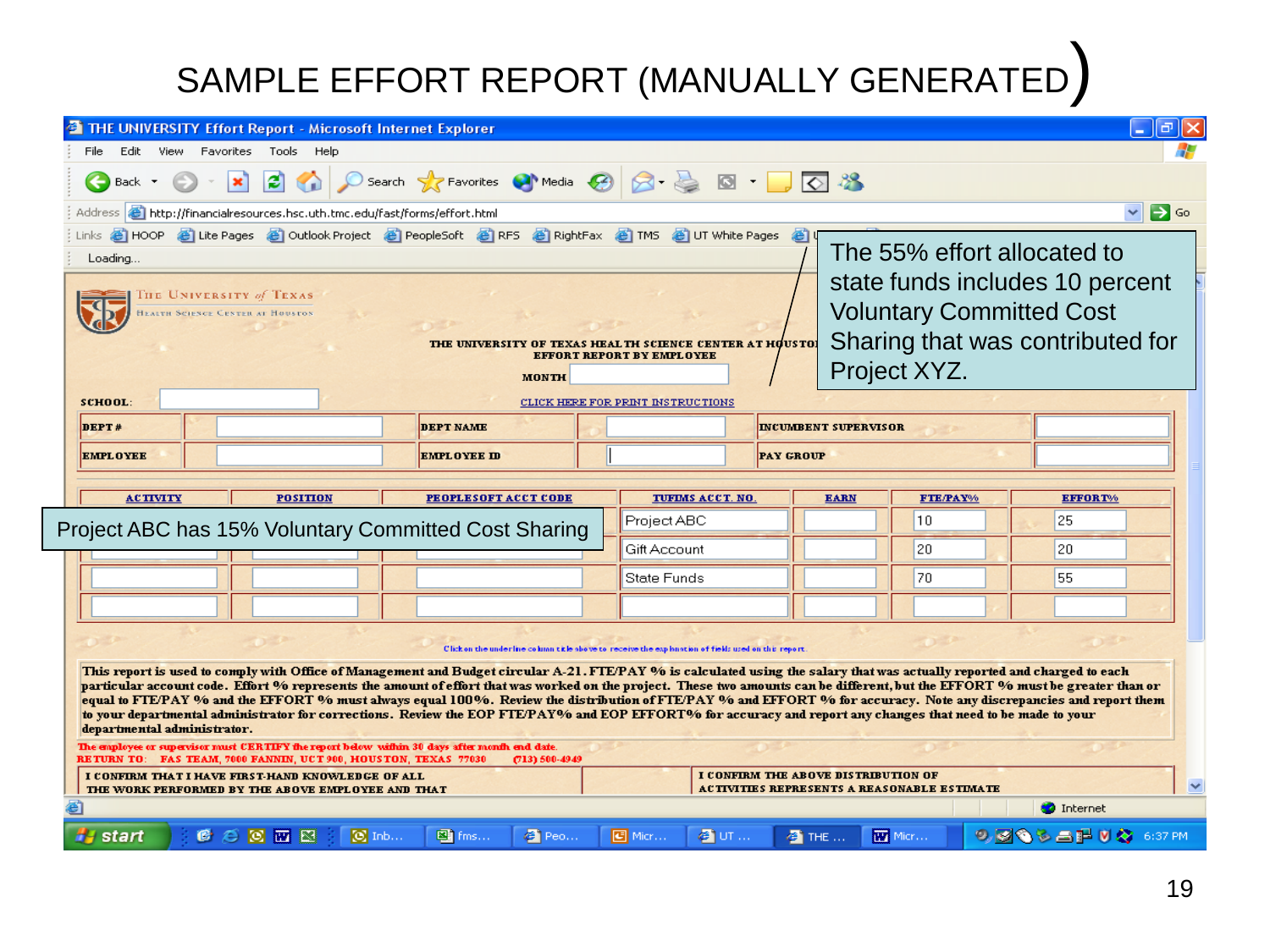#### SAMPLE EFFORT REPORT (MANUALLY GENERATED)

| <b>THE UNIVERSITY Effort Report - Microsoft Internet Explorer</b>                                                                                                                                                                                                                                                                                                                                                                                                                                                                                                                                                                                                                                                                                                                                                                                                                                                                                                                                                                                                                                                                                                                                                                                                                                                                                                                                                                                                                                                          |                           |                         |          |                   | o |  |  |  |  |
|----------------------------------------------------------------------------------------------------------------------------------------------------------------------------------------------------------------------------------------------------------------------------------------------------------------------------------------------------------------------------------------------------------------------------------------------------------------------------------------------------------------------------------------------------------------------------------------------------------------------------------------------------------------------------------------------------------------------------------------------------------------------------------------------------------------------------------------------------------------------------------------------------------------------------------------------------------------------------------------------------------------------------------------------------------------------------------------------------------------------------------------------------------------------------------------------------------------------------------------------------------------------------------------------------------------------------------------------------------------------------------------------------------------------------------------------------------------------------------------------------------------------------|---------------------------|-------------------------|----------|-------------------|---|--|--|--|--|
| Favorites Tools Help<br>File<br>Edit<br>View                                                                                                                                                                                                                                                                                                                                                                                                                                                                                                                                                                                                                                                                                                                                                                                                                                                                                                                                                                                                                                                                                                                                                                                                                                                                                                                                                                                                                                                                               |                           |                         |          |                   |   |  |  |  |  |
| Search <b>C</b> Favorites <b>C</b> Media <b>C</b><br><b>PO</b><br>840.<br>$\sqrt{8}$<br>$\mathbf{x}$<br>Back +                                                                                                                                                                                                                                                                                                                                                                                                                                                                                                                                                                                                                                                                                                                                                                                                                                                                                                                                                                                                                                                                                                                                                                                                                                                                                                                                                                                                             |                           |                         |          |                   |   |  |  |  |  |
| Address <b>&amp;</b> http://financialresources.hsc.uth.tmc.edu/fast/forms/effort.html<br>$\rightarrow$ Go<br>$\checkmark$                                                                                                                                                                                                                                                                                                                                                                                                                                                                                                                                                                                                                                                                                                                                                                                                                                                                                                                                                                                                                                                                                                                                                                                                                                                                                                                                                                                                  |                           |                         |          |                   |   |  |  |  |  |
| Links @ HOOP @ Lite Pages @ Outlook Project @ PeopleSoft @ RFS @ RightFax @ TMS @ UT White Pages @ UTHSC @ Web Mail                                                                                                                                                                                                                                                                                                                                                                                                                                                                                                                                                                                                                                                                                                                                                                                                                                                                                                                                                                                                                                                                                                                                                                                                                                                                                                                                                                                                        |                           |                         |          |                   |   |  |  |  |  |
| Loading                                                                                                                                                                                                                                                                                                                                                                                                                                                                                                                                                                                                                                                                                                                                                                                                                                                                                                                                                                                                                                                                                                                                                                                                                                                                                                                                                                                                                                                                                                                    |                           |                         |          |                   |   |  |  |  |  |
| <b>EMPLOYEE</b><br><b>EMPLOYEE ID</b>                                                                                                                                                                                                                                                                                                                                                                                                                                                                                                                                                                                                                                                                                                                                                                                                                                                                                                                                                                                                                                                                                                                                                                                                                                                                                                                                                                                                                                                                                      | PAY GROUP                 |                         |          |                   |   |  |  |  |  |
|                                                                                                                                                                                                                                                                                                                                                                                                                                                                                                                                                                                                                                                                                                                                                                                                                                                                                                                                                                                                                                                                                                                                                                                                                                                                                                                                                                                                                                                                                                                            |                           |                         |          |                   |   |  |  |  |  |
|                                                                                                                                                                                                                                                                                                                                                                                                                                                                                                                                                                                                                                                                                                                                                                                                                                                                                                                                                                                                                                                                                                                                                                                                                                                                                                                                                                                                                                                                                                                            | TUFIMS ACCT. NO.          | <b>EARN</b>             | FTE/PAY% | <b>EFFORT%</b>    |   |  |  |  |  |
| Project ABC has 15% Voluntary Committed Cost Sharing                                                                                                                                                                                                                                                                                                                                                                                                                                                                                                                                                                                                                                                                                                                                                                                                                                                                                                                                                                                                                                                                                                                                                                                                                                                                                                                                                                                                                                                                       | Project ABC               |                         | 10       | 25                |   |  |  |  |  |
|                                                                                                                                                                                                                                                                                                                                                                                                                                                                                                                                                                                                                                                                                                                                                                                                                                                                                                                                                                                                                                                                                                                                                                                                                                                                                                                                                                                                                                                                                                                            | Gift Account              |                         | 20       | 20                |   |  |  |  |  |
|                                                                                                                                                                                                                                                                                                                                                                                                                                                                                                                                                                                                                                                                                                                                                                                                                                                                                                                                                                                                                                                                                                                                                                                                                                                                                                                                                                                                                                                                                                                            | <b>State Funds</b>        |                         | 70       | 45                |   |  |  |  |  |
| Project XYZ has 10% Voluntary Committed Cost Sharing                                                                                                                                                                                                                                                                                                                                                                                                                                                                                                                                                                                                                                                                                                                                                                                                                                                                                                                                                                                                                                                                                                                                                                                                                                                                                                                                                                                                                                                                       | Project XYZ               |                         | 0        | 10                |   |  |  |  |  |
| Click on the underline column title shove to receive the explanation of fields used on this report.<br>This report is used to comply with Office of Management and Budget circular A-21. FTE/PAY % is calculated using the salary that was actually reported and charged to each<br>particular account code. Effort % represents the amount of effort that was worked on the project. These two amounts can be different, but the EFFORT % must be greater than or<br>equal to FTEPAY % and the EFFORT % must always equal 100%. Review the distribution of FTEPAY % and EFFORT % for accuracy. Note any discrepancies and report them<br>to your departmental administrator for corrections. Review the EOP FTE/PAY% and EOP EFFORT% for accuracy and report any changes that need to be made to your<br>departmental administrator.<br>The employee or supervisor must CERTIFY the report below within 30 days after month end date.<br>RETURN TO: FAS TEAM, 7000 FANNIN, UCT 900, HOUSTON, TEXAS 77030<br>(713) 500-4949<br>I CONFIRM THE ABOVE DISTRIBUTION OF<br>I CONFIRM THAT I HAVE FIRST-HAND KNOWLEDGE OF ALL<br>ACTIVITIES REPRESENTS A REASONABLE ESTIMATE<br>THE WORK PERFORMED BY THE ABOVE EMPLOYEE AND THAT<br>ОR<br>OF ALL WORK PERFORMED BY ME DURING THE<br>THE ABOVE DISTRIBUTION OF ACTIVITIES REPRESENTS A<br><b>STATED PERIOD.</b><br>REASONABLE ESTIMATE OF WORK PERFORMED FOR THE<br><b>STATED PERIOD.</b><br><b>Supervisory Official Signature</b><br>Date<br><b>Employee Signature</b><br>Darte |                           |                         |          |                   |   |  |  |  |  |
| By: Cherd Kae' Parker                                                                                                                                                                                                                                                                                                                                                                                                                                                                                                                                                                                                                                                                                                                                                                                                                                                                                                                                                                                                                                                                                                                                                                                                                                                                                                                                                                                                                                                                                                      |                           |                         |          |                   |   |  |  |  |  |
|                                                                                                                                                                                                                                                                                                                                                                                                                                                                                                                                                                                                                                                                                                                                                                                                                                                                                                                                                                                                                                                                                                                                                                                                                                                                                                                                                                                                                                                                                                                            |                           |                         |          | <b>O</b> Internet |   |  |  |  |  |
| $C \in \mathbb{Z}$ of $E$<br>$\odot$ Inb<br>图 fms<br>e Peo<br>#∃ start                                                                                                                                                                                                                                                                                                                                                                                                                                                                                                                                                                                                                                                                                                                                                                                                                                                                                                                                                                                                                                                                                                                                                                                                                                                                                                                                                                                                                                                     | @ UT<br>$\mathbb{C}$ Micr | 图 THE<br><b>By</b> Micr |          | 9.303品評V☆ 6:39 PM |   |  |  |  |  |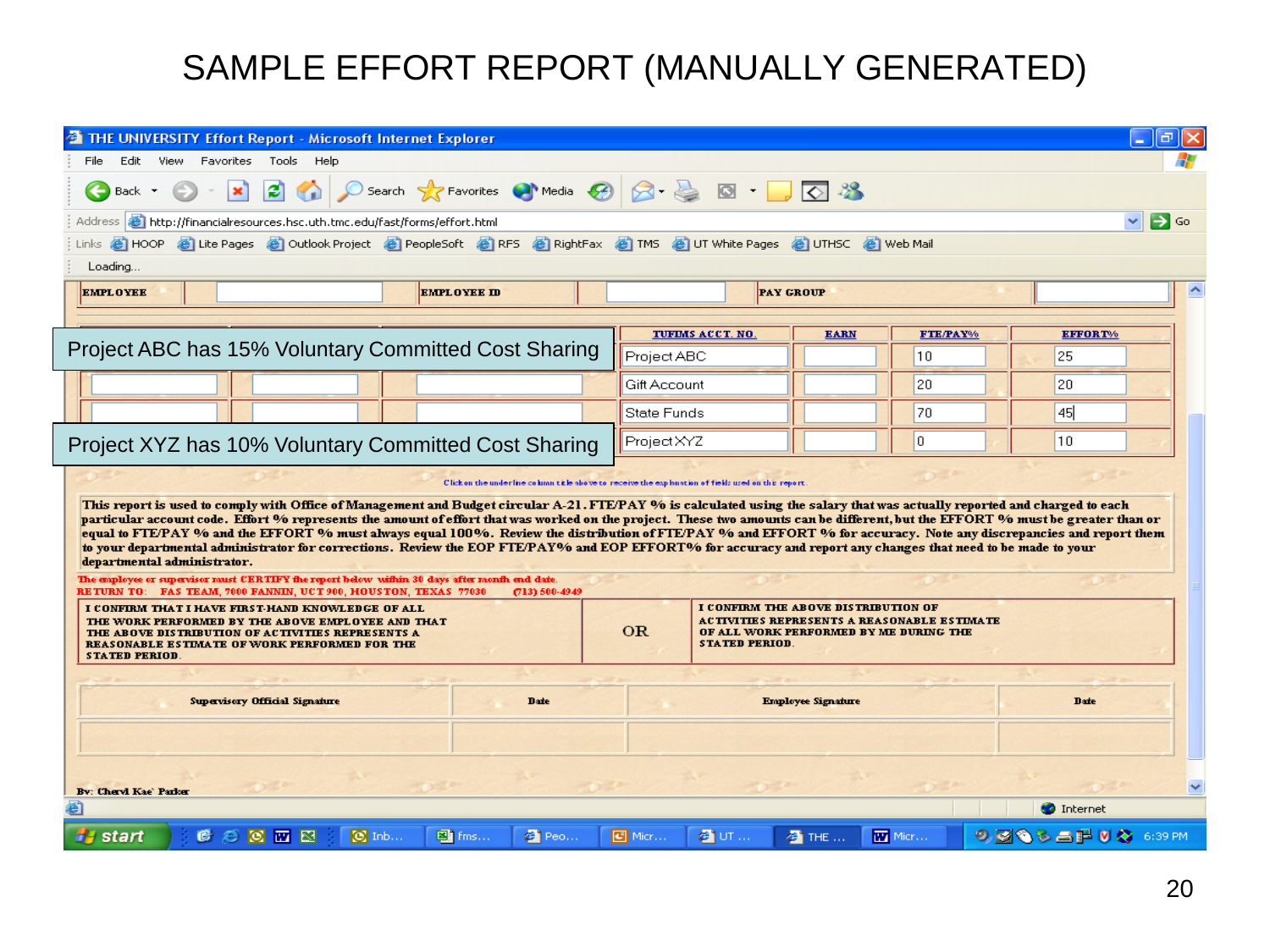### DEPARTMENTAL RESPONSIBILITIES

- Departmental staff are responsible for obtaining necessary signatures/approval for Mandatory or Voluntary Committed Cost Sharing.
- Departmental staff are responsible for tracking Mandatory or Voluntary Committed Cost Sharing to ensure that applications do not contain overlapping cost sharing requests.
- Departmental staff are responsible for documenting Mandatory or Voluntary Committed Cost Sharing appropriately on effort reports prior to certification.
- Departmental staff are responsible for maintaining records of Mandatory or Committed Cost Sharing other than Faculty effort. The records must be sufficient to satisfy an external auditor.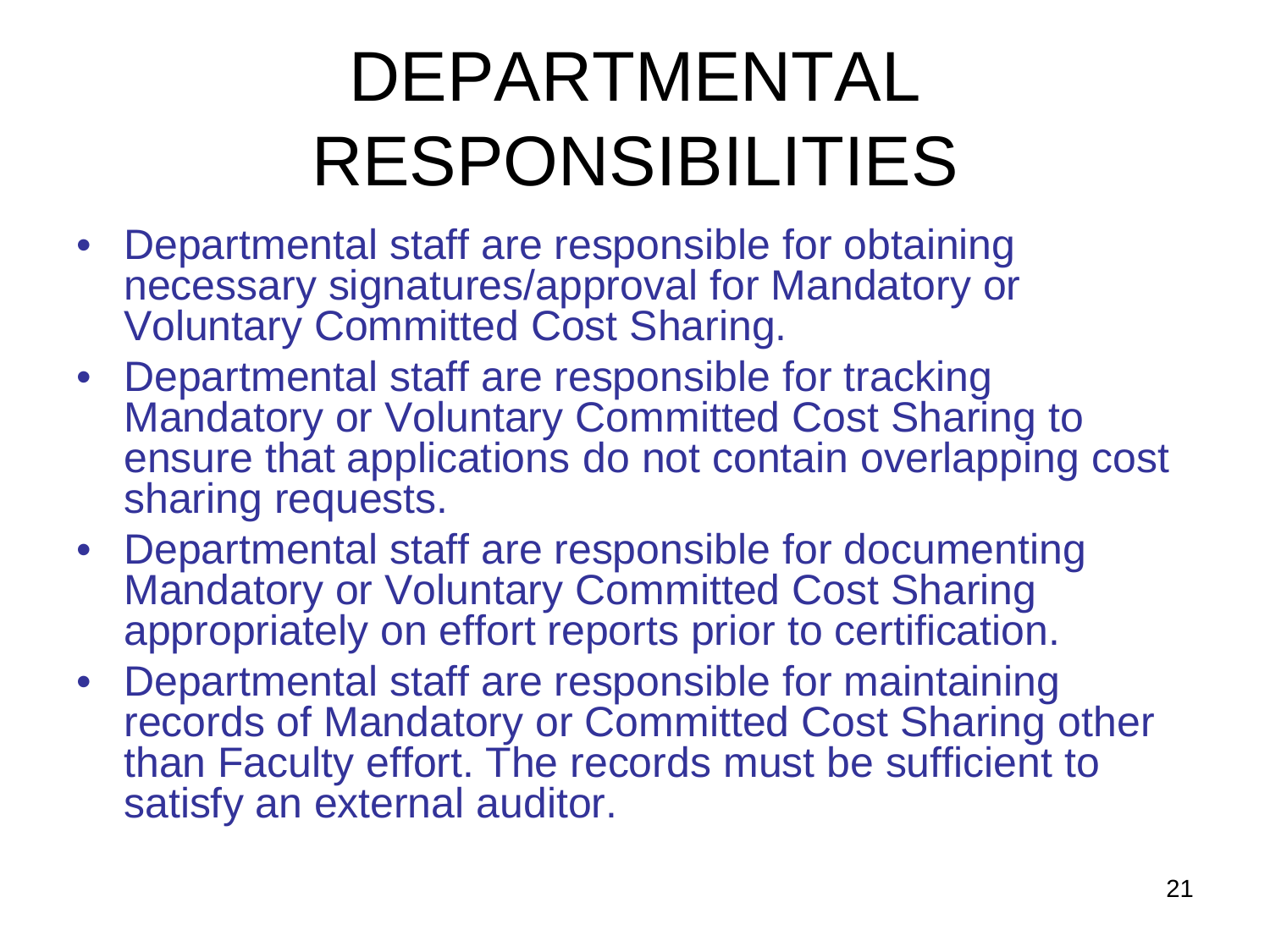## RESPONSIBILITIES OF OTHERS

- Office of Sponsored Projects (OSP)
	- Responsible for reviewing the R&A form to verify that the project type listed on the R&A form matches the information in the application documents.
	- Responsible for determining whether there is overlapping cost sharing based on the information in the proposal.
	- Responsible for ensuring that all necessary approvals are obtained for cost sharing.
	- Responsible for notifying PAF that an award has either Mandatory or Voluntary Committed Cost Sharing.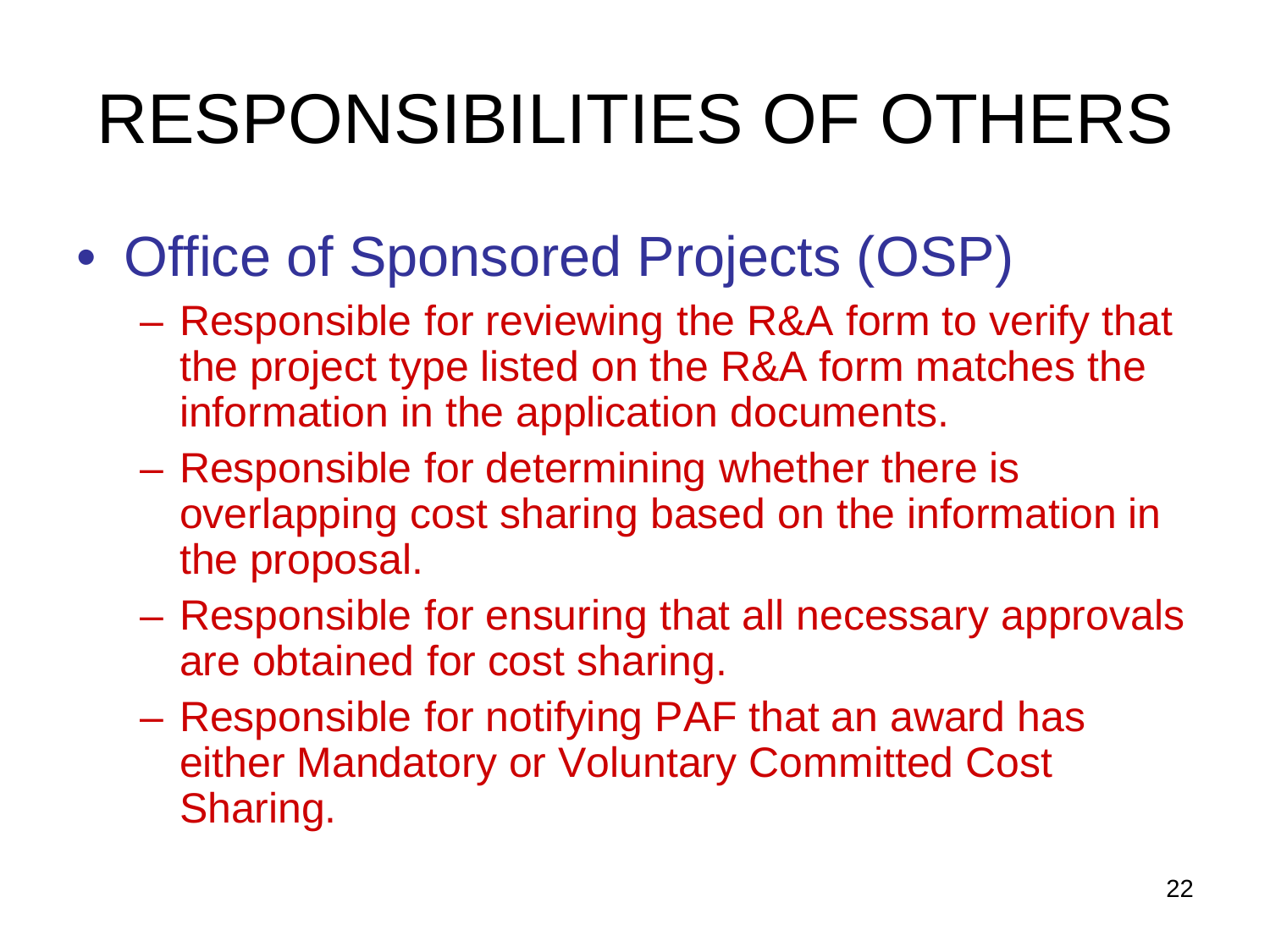# RESPONSIBILITIES OF OTHERS (cont.)

- Payment and Account Facilitation (PAF)
	- Responsible for setting the account/project up in FMS with a program code that matches the project type on the R&A.
	- Responsible for designating the account as a cost sharing account in the UTH Grants panels in FMS.
		- **Checking the Cost Sharing check box**
		- **Designating the Cost Sharing as "Reportable" or "Nonreportable".**
	- Responsible for submitting the cost sharing information in the financial report to the funding agency for those projects that require it.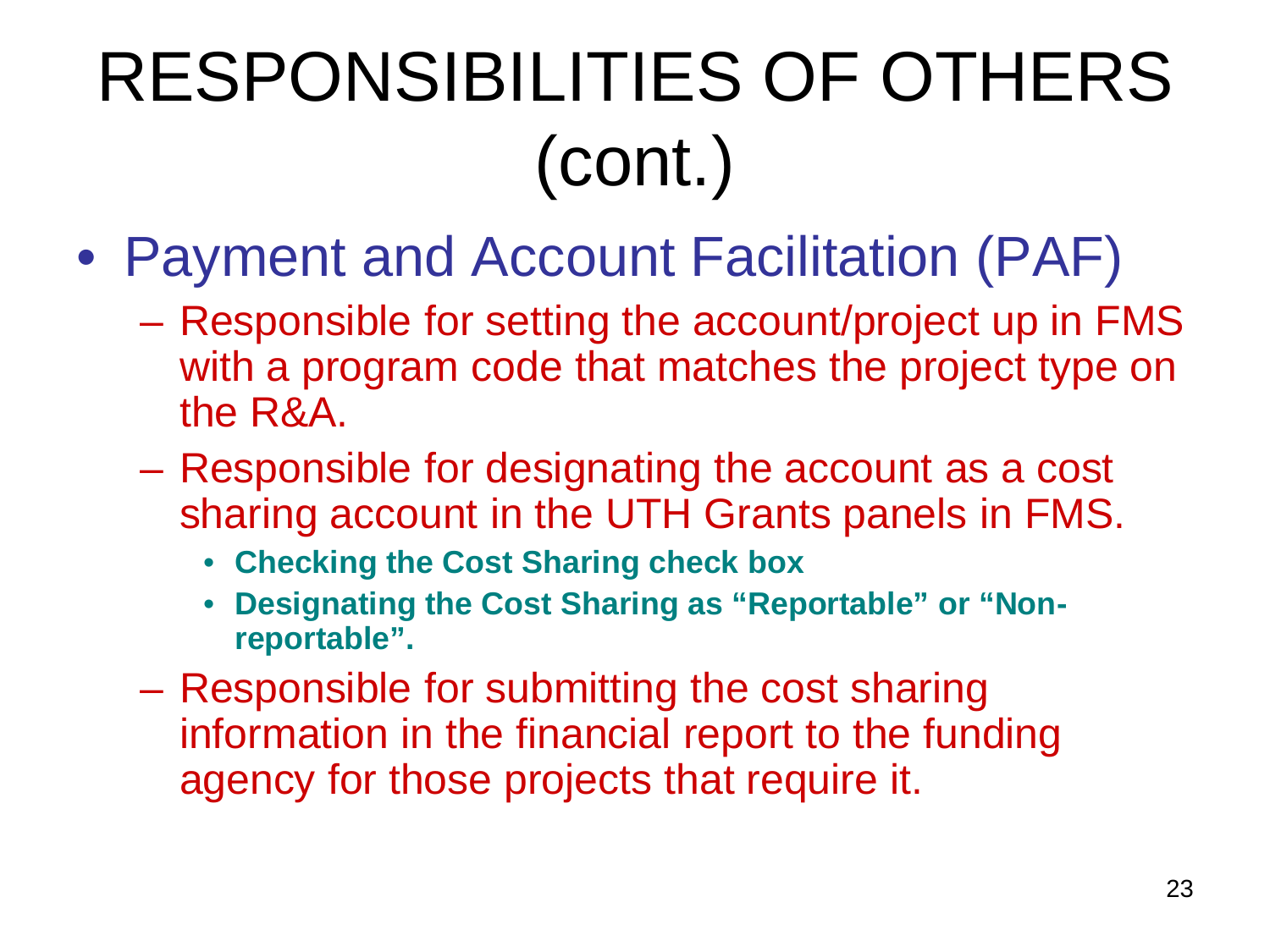## RESPONSIBILITIES OF OTHERS (cont.)

- Budget and Financial Reporting (BFR)
	- Responsible for working with the departments to gather information on those projects that have "Reportable" cost sharing. (Note: "Reportable" refers to those research projects that have costs that must be excluded when negotiating the institution's established IDC rate.)
	- Responsible for excluding the "Reportable" cost sharing amounts appropriately during the IDC rate negotiations for the institution.
- Financial Administrative Support (FAS)
	- Responsible for maintaining the certified effort report files.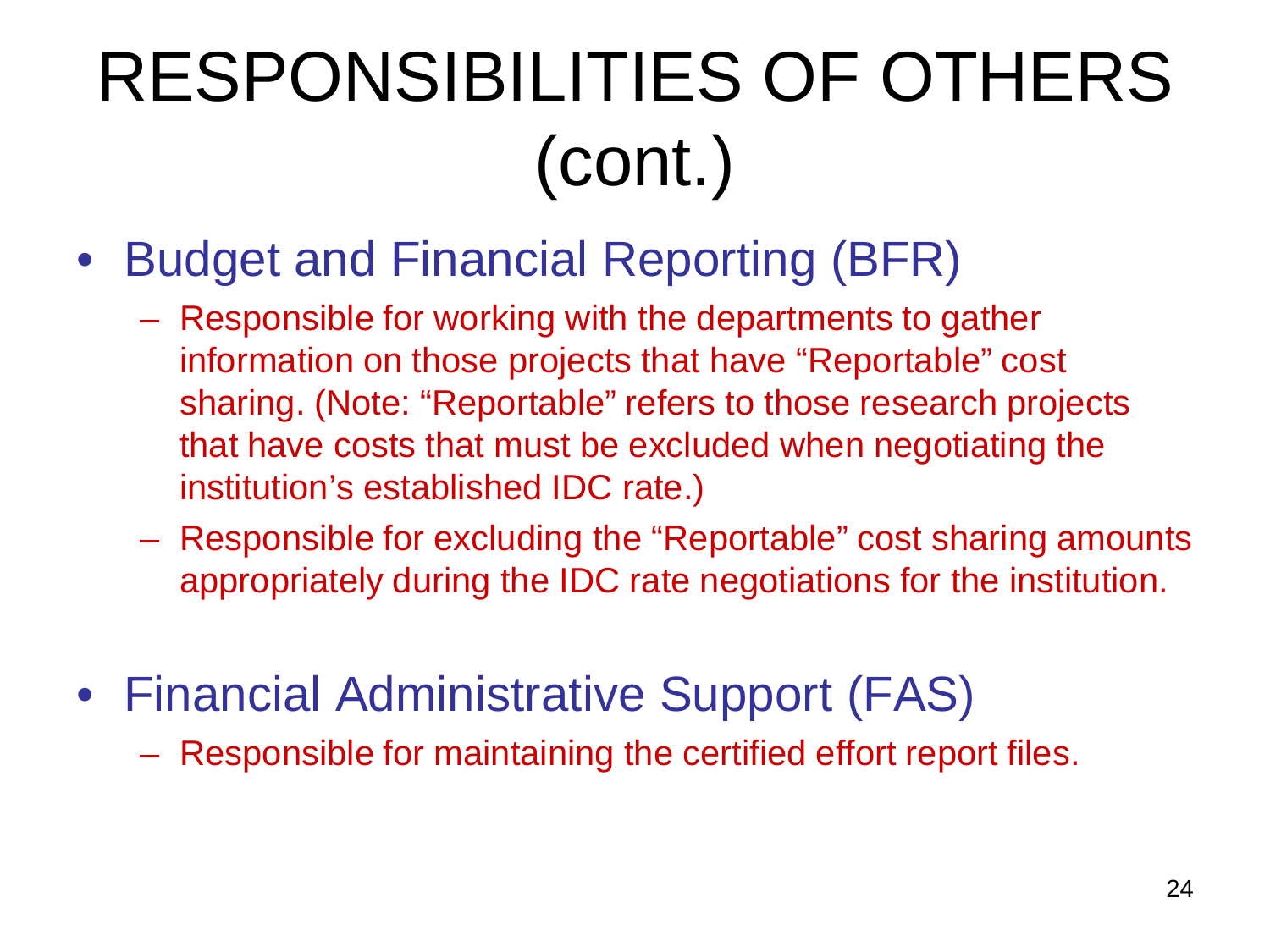## RESOURCES

- NSF FAQ
	- **[http://www.nsf.gov/bfa/dga](https://www.nsf.gov/bfa/dga/)**
- OMB Circulars
	- **[https://www.whitehouse.gov/omb/information-for-agencies/](https://www.whitehouse.gov/omb/information-for-agencies/circulars/) circulars/**